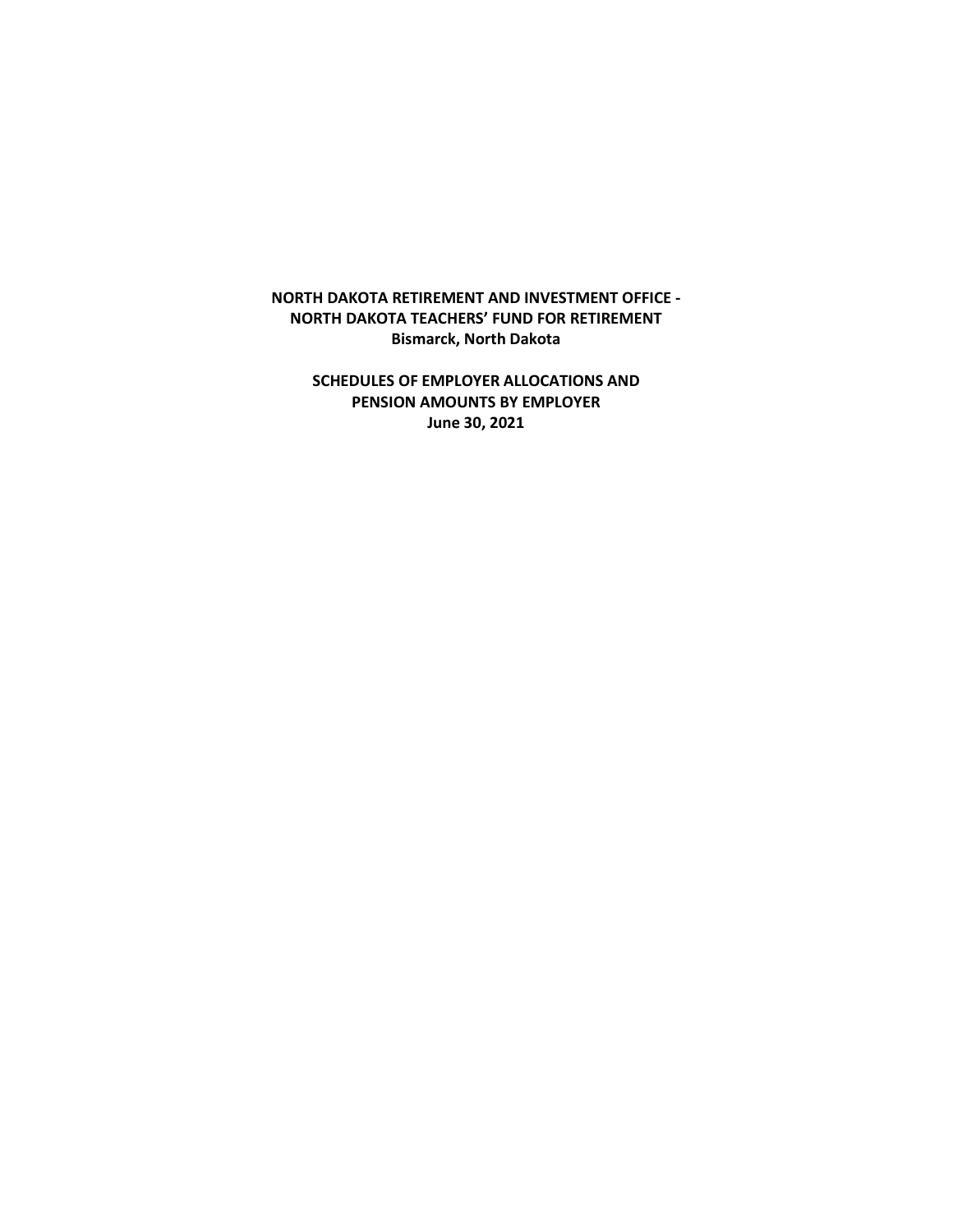# **PAGE**

| <b>NOTES TO SCHEDULES OF EMPLOYER ALLOCATIONS AND</b>                                                                                                                                           |  |
|-------------------------------------------------------------------------------------------------------------------------------------------------------------------------------------------------|--|
| <b>INDEPENDENT AUDITORS' REPORT ON INTERNAL CONTROL OVER</b><br><b>FINANCIAL REPORTING AND ON COMPLIANCE AND OTHER MATTERS</b><br><b>BASED ON AN AUDIT OF FINANCIAL STATEMENTS PERFORMED IN</b> |  |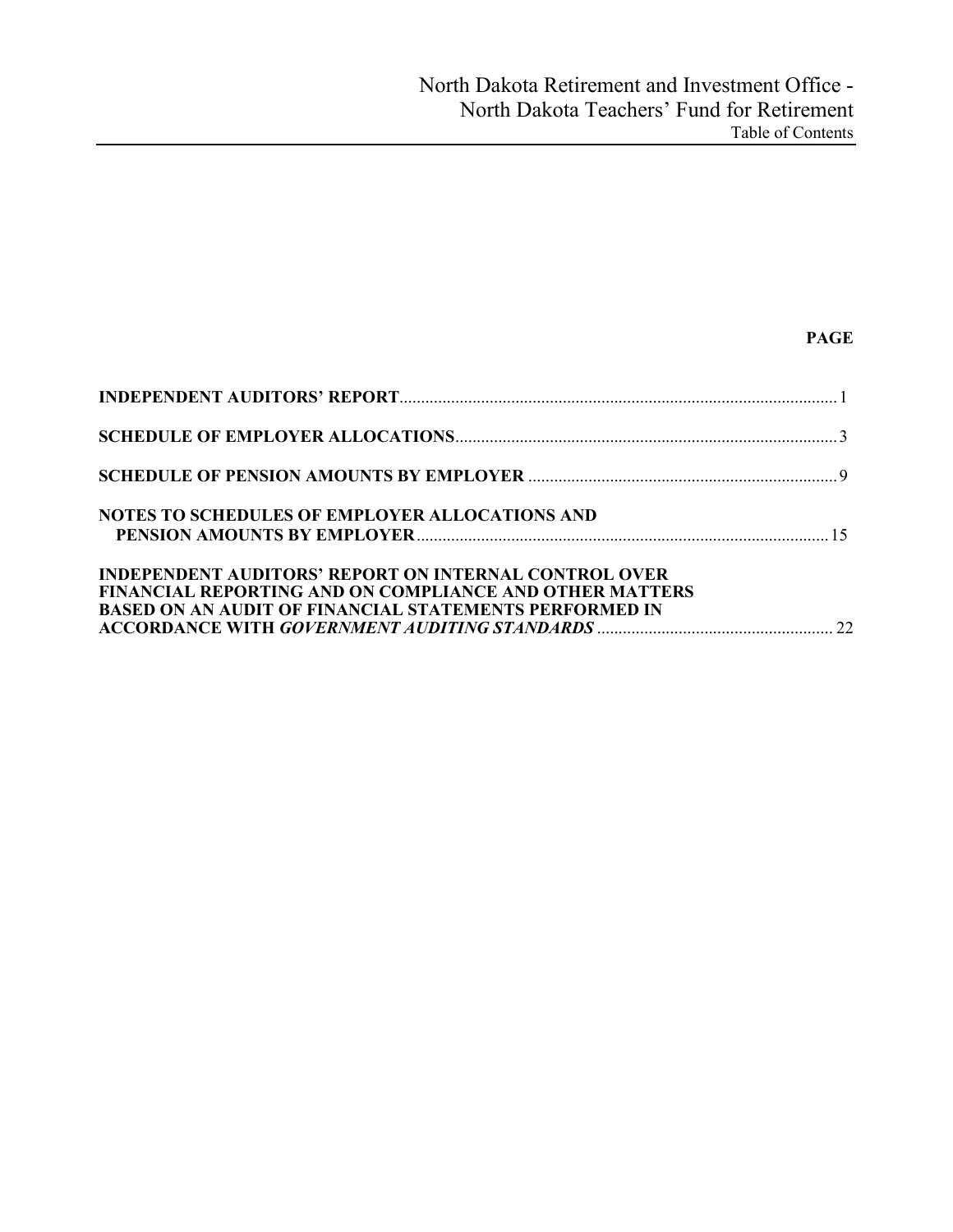

## **INDEPENDENT AUDITORS' REPORT**

Governor Doug Burgum The Legislative Assembly David Hunter, Executive Director/CIO State Investment Board Teacher's Fund for Retirement Board North Dakota Retirement and Investment Office

## **Report on Schedules**

We have audited the accompanying schedule of employer allocations of the North Dakota Retirement and Investment Office - North Dakota Teachers' Fund for Retirement (TFFR), a department of the State of North Dakota, as of and for the year ended June 30, 2021, and the related notes.

We have also audited the total for all entities of the columns titled net pension liability, total deferred outflows of resources, total deferred inflows of resources, and total pension expense as of and for the year ended June 30, 2021 (specified column totals), included in the accompanying schedule of pension amounts by employer of TFFR, and the related notes.

## **Management's Responsibility for the Schedules**

Management is responsible for the preparation and fair presentation of these schedules in accordance with accounting principles generally accepted in the United States of America; this includes the design, implementation, and maintenance of internal control relevant to the preparation and fair presentation of the schedules that are free from material misstatement, whether due to fraud or error.

## **Auditors' Responsibility**

Our responsibility is to express opinions on the schedule of employer allocations and the specified column totals included in the schedule of pension amounts by employer based on our audit. We conducted our audit in accordance with auditing standards generally accepted in the United States of America and the standards applicable to financial audits contained in *Government Auditing Standards*, issued by the Comptroller General of the United States. Those standards require that we plan and perform the audit to obtain reasonable assurance about whether the schedule of employer allocations and specified column totals included in the schedule of pension amounts by employer are free from material misstatement.

An audit involves performing procedures to obtain audit evidence about the amounts and disclosures in the schedule of employer allocations and specified column totals included in the schedule of pension amounts by employer. The procedures selected depend on the auditors' judgment, including the assessment of the risks of material misstatement of the schedule of pension amounts by employer, whether due to fraud or error. In making those risk assessments, the auditor considers internal control relevant to the entity's preparation and fair presentation of the schedule of employer

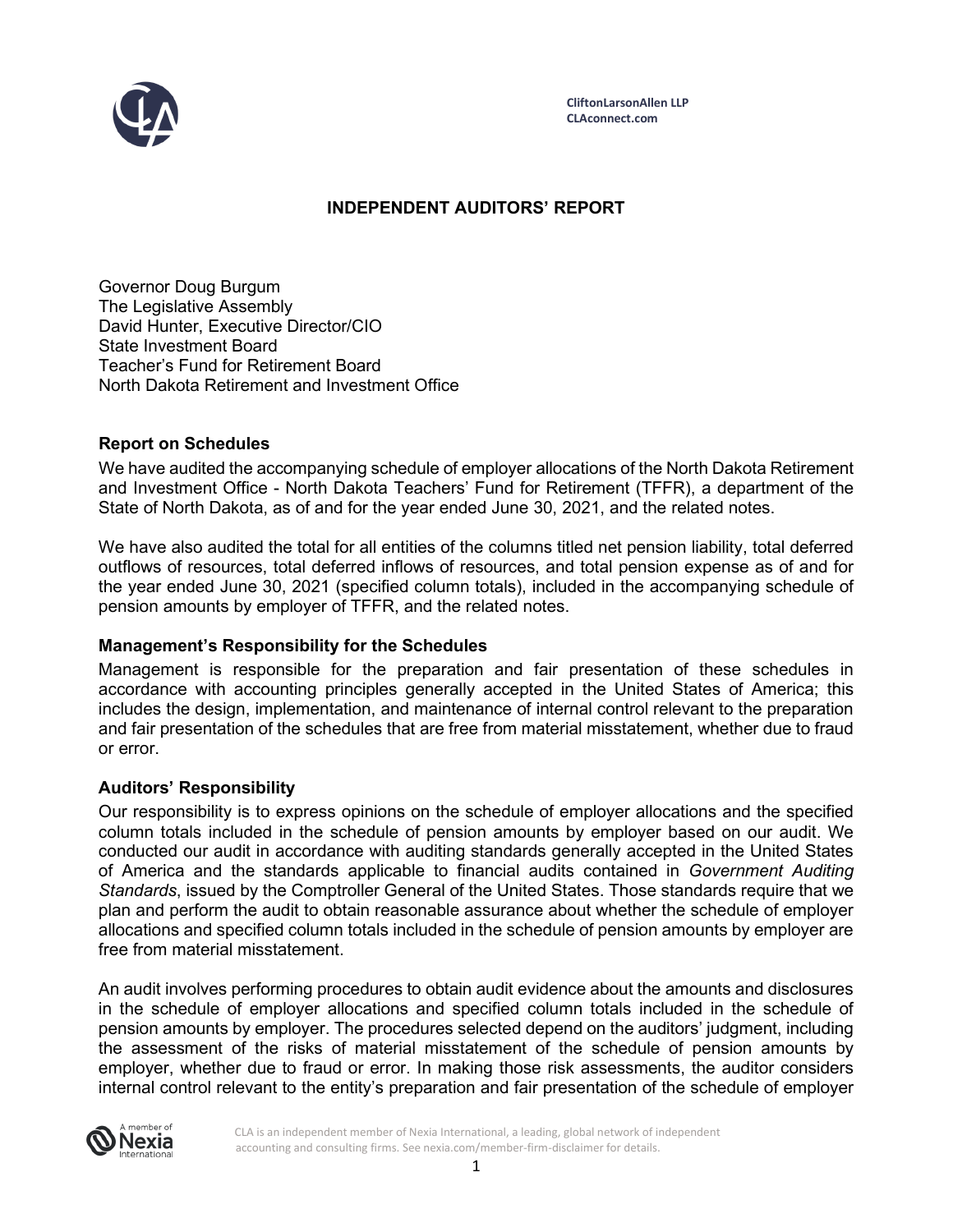allocations and specified column totals included in the schedule of pension amounts by employer in order to design audit procedures that are appropriate in the circumstances, but not for the purpose of expressing an opinion on the effectiveness of the entity's internal control. Accordingly, we express no such opinion. An audit also includes evaluating the appropriateness of accounting policies used and the reasonableness of significant accounting estimates made by management, as well as evaluating the overall presentation of the schedule of employer allocations and specified column totals included in the schedule of pension amounts by employer.

We believe that the audit evidence we have obtained is sufficient and appropriate to provide a basis for our audit opinions.

## **Opinions**

In our opinion, the schedules referred to above present fairly, in all material respects, the employer allocations and net pension liability, total deferred outflows of resources, total deferred inflows of resources, and total pension expense for the total of all participating entities for TFFR as of and for the year ended June 30, 2021, in accordance with accounting principles generally accepted in the United States of America.

## **Other Matter**

We have audited, in accordance with auditing standards generally accepted in the United States of America, the financial statements of the North Dakota Retirement and Investment Office (RIO), which includes TFFR, as of and for the year ended June 30, 2021, and our report thereon, dated November 2, 2021, expressed an unmodified opinion on those statements.

## **Restriction on Use**

Our report is intended solely for the information and use of the management of RIO, Board of Trustees, TFFR employers and their auditors as of and for the year ended June 30, 2021 and is not intended to be and should not be used by anyone other than these specified parties.

#### **Other Reporting Required by** *Government Auditing Standards*

In accordance with *Government Audit Standards*, we have also issued our report dated November 2, 2021, on our consideration of RIO's internal control over financial reporting and on our tests of its compliance with certain provisions of laws, regulations, contracts and grant agreements and other matters. The purpose of that report is solely to describe the scope of our testing of internal control over financial reporting and compliance and the results of that testing, and not to provide an opinion on the effectiveness of the RIO's internal control over financial reporting or on compliance. That report is an integral part of an audit performed in accordance with *Government Auditing Standards* in considering RIO's internal control over financial reporting and compliance.

Viifton Larson Allen LLP

**CliftonLarsonAllen LLP**

Baltimore, Maryland November 2, 2021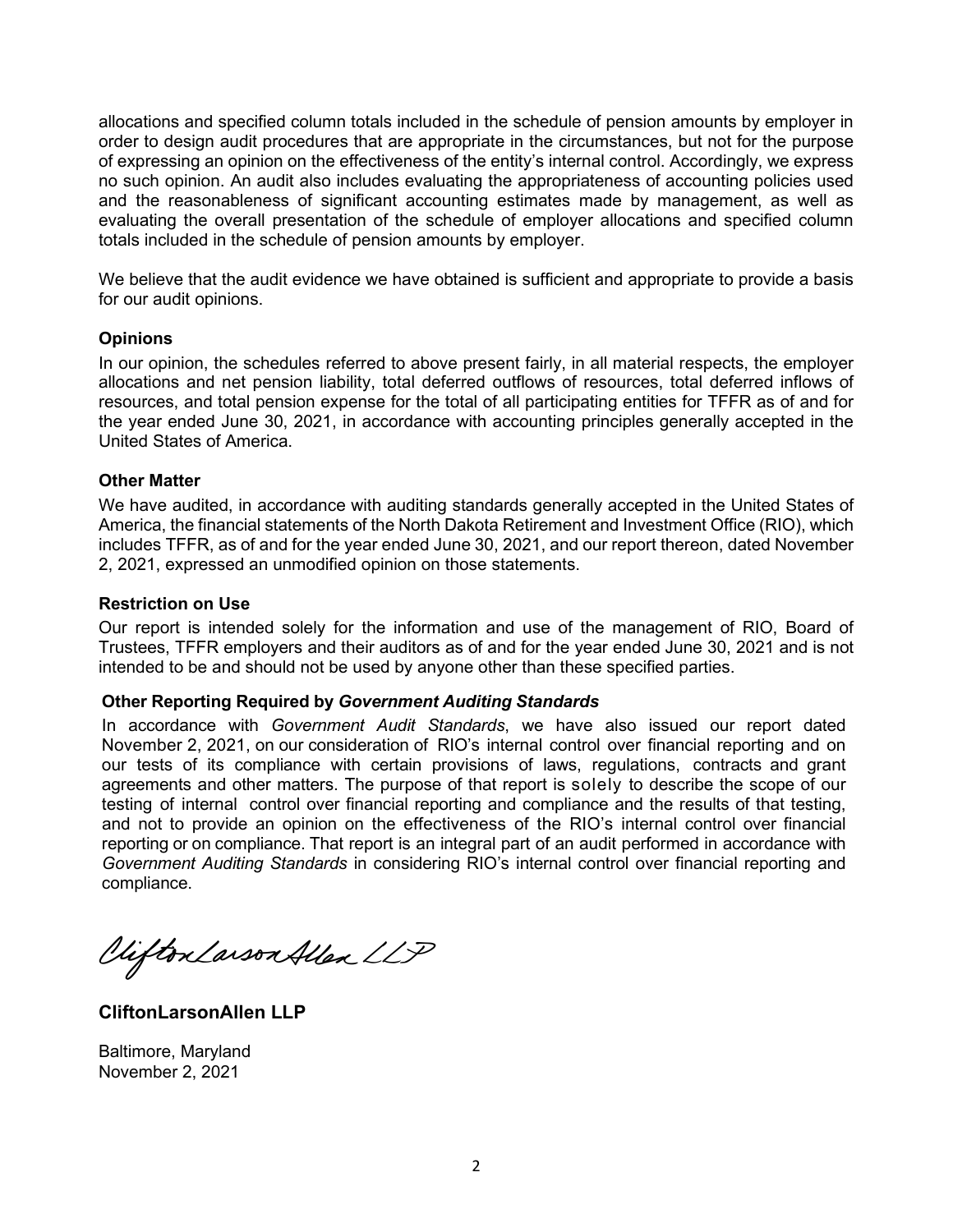|                                           |                 | <b>Employer's</b>       |
|-------------------------------------------|-----------------|-------------------------|
|                                           | Covered         | Proportionate           |
| <b>Employer Name</b>                      | Payroll         | <b>Share Allocation</b> |
| Alexander School                          | \$<br>1,532,485 | 0.19884342%             |
| Anamoose School                           | 706,708         | 0.09169696%             |
| Apple Creek Elem School                   | 354,606         | 0.04601094%             |
| Ashley School                             | 1,068,982       | 0.13870276%             |
| Bakker Elem School                        | 55,075          | 0.00714612%             |
| <b>Barnes County North</b>                | 1,722,251       | 0.22346593%             |
| Beach School                              | 2,159,780       | 0.28023624%             |
| Belcourt School                           | 9,236,682       | 1.19848019%             |
| Belfield Public School                    | 1,577,009       | 0.20462040%             |
| Beulah School                             | 3,959,829       | 0.51379667%             |
| Billings Co. School Dist.                 | 984,554         | 0.12774806%             |
| Bismarck Public Schools                   | 80,745,044      | 10.47685043%            |
| <b>Bismarck State College</b>             |                 | 0.00000000%             |
| Blessed John Paul II Catholic Sch Network |                 | $0.00000000\%$          |
| Bottineau School                          | 4,030,561       | 0.52297432%             |
| Bowbells School                           | 682,902         | 0.08860802%             |
| Bowman School                             | 3,418,532       | 0.44356212%             |
| <b>Burke Central School</b>               | 936,948         | 0.12157112%             |
| Burleigh County Spec. Ed.                 | 120,603         | 0.01564848%             |
| Carrington School                         | 2,985,315       | 0.38735126%             |
| Cavalier School                           | 2,512,417       | 0.32599173%             |
| <b>Center Stanton School</b>              | 1,759,542       | 0.22830447%             |
| Central Cass School                       | 4,522,150       | 0.58675909%             |
| Central Regional Education Association    | 796,299         | 0.10332162%             |
| Central Elementary School                 |                 | 0.00000000%             |
| Central Valley School                     | 1,425,288       | 0.18493426%             |
| Dakota Prairie School                     | 2,312,424       | 0.30004219%             |
| Devils Lake School                        | 11,725,954      | 1.52146882%             |
| Dickinson School                          | 25,085,329      | 3.25487764%             |
| Divide School                             | 2,943,487       | 0.38192398%             |
| Drake School                              | 510,667         | 0.06626015%             |
| Drayton School                            | 1,611,454       | 0.20908981%             |
| Dunseith School                           | 3,767,459       | 0.48883622%             |
| E Central Ctr Exc Childn                  | 604,224         | 0.07839937%             |
| Earl Elem. School                         | 27,200          | 0.00352927%             |
| Edgeley School                            | 1,383,988       | 0.17957560%             |
| Edmore School                             | 669,351         | 0.08684976%             |
| Eight Mile School                         | 1,983,342       | 0.25734306%             |
| Elgin-New Leipzig School                  | 1,200,323       | 0.15574455%             |
| Ellendale School                          | 1,830,944       | 0.23756904%             |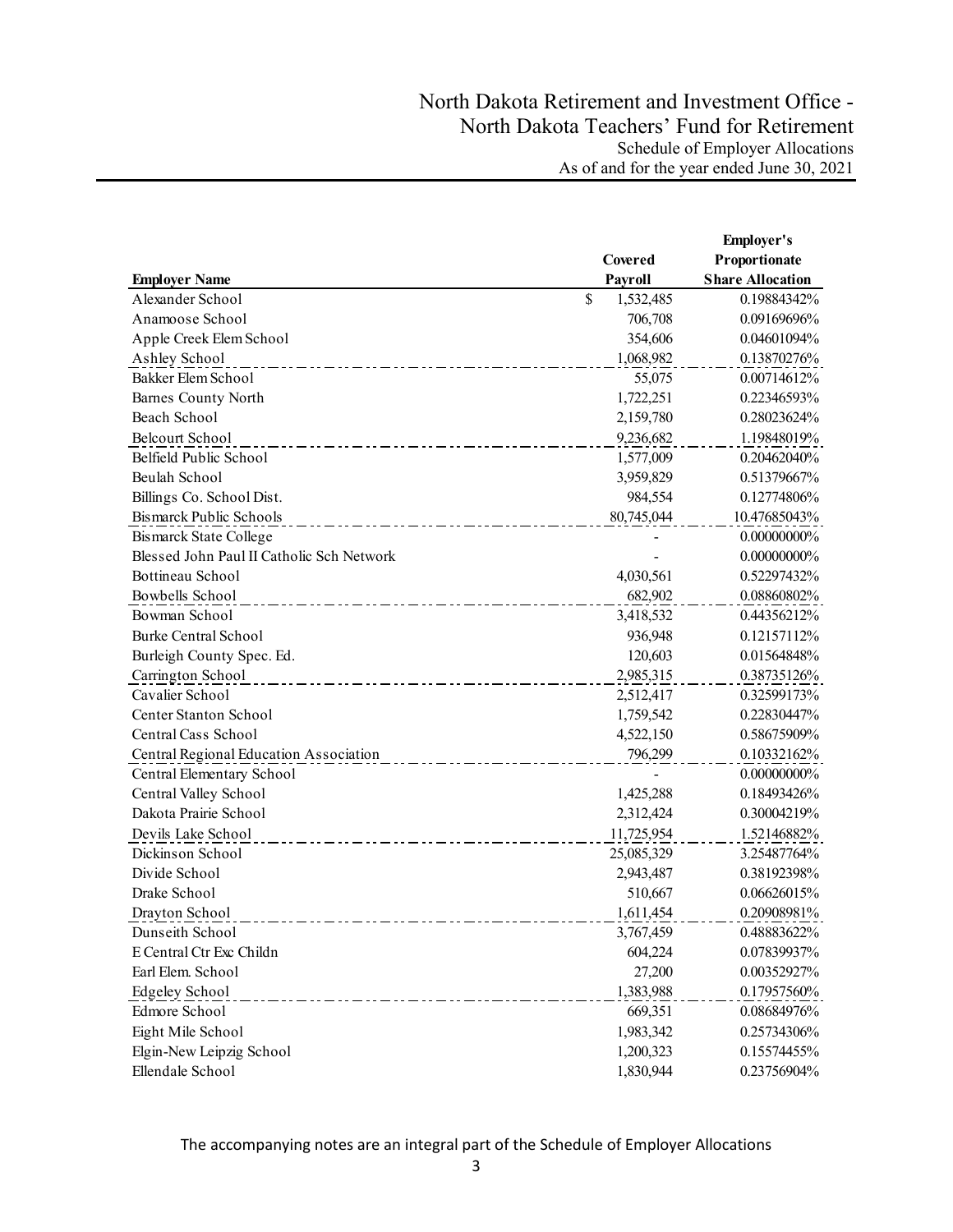|                                        |            | <b>Employer's</b>       |
|----------------------------------------|------------|-------------------------|
|                                        | Covered    | Proportionate           |
| <b>Employer Name</b>                   | Payroll    | <b>Share Allocation</b> |
| Emerado Elementary School              | 754,570    | 0.09790718%             |
| Enderlin Area School District          | 2,175,764  | 0.28231026%             |
| Fairmount School                       | 811,349    | 0.10527434%             |
| Fargo Public Schools                   | 78,514,245 | 10.18739920%            |
| Fessenden-Bowdon School                | 1,168,957  | 0.15167475%             |
| Finley-Sharon School                   | 1,166,572  | 0.15136539%             |
| Flasher School                         | 1,436,357  | 0.18637055%             |
| Fordville Lankin School                | 620,035    | 0.08045092%             |
| Fort Ransom Elem School                | 172,434    | 0.02237368%             |
| Fort Totten School                     | 1,833,731  | 0.23793068%             |
| Fort Yates School                      | 1,050,265  | 0.13627427%             |
| Gackle-Streeter Pub Sch                | 885,654    | 0.11491561%             |
| Garrison School                        | 2,546,830  | 0.33045686%             |
| Glen Ullin School                      | 1,221,554  | 0.15849935%             |
| Glenburn School                        | 1,945,280  | 0.25240442%             |
| Goodrich School                        | 181,557    | 0.02355748%             |
| Grafton School                         | 4,678,252  | 0.60701365%             |
| Grand Forks School                     | 51,251,415 | 6.64998599%             |
| Great North West Cooperative           | 136,985    | 0.01777405%             |
| Grenora School                         | 1,315,558  | 0.17069661%             |
| Griggs County Central Sch              | 1,659,611  | 0.21533823%             |
| <b>Gst Educational Services</b>        | 2,008,201  | 0.26056863%             |
| Halliday School                        | 311,263    | 0.04038710%             |
| Hankinson School                       | 1,632,659  | 0.21184118%             |
| Harvey School                          | 2,365,301  | 0.30690306%             |
| Hatton Eielson Psd                     | 1,323,461  | 0.17172208%             |
| Hazelton - Moffit School               | 922,982    | 0.11975899%             |
| Hazen School                           | 3,016,976  | 0.39145943%             |
| Hebron School                          | 1,209,359  | 0.15691709%             |
| Hettinger School                       | 1,495,942  | 0.19410186%             |
| Hillsboro School                       | 2,868,782  | 0.37223090%             |
| Hope-Page Public School District       | 1,722,840  | 0.22354241%             |
| Horse Creek Elem. School               | 46,200     | 0.00599455%             |
| James River Multidistrict Spec Ed Unit | 1,387,239  | 0.17999737%             |
| Jamestown School                       | 14,202,120 | 1.84275695%             |
| Kenmare School                         | 2,010,036  | 0.26080665%             |
| Kensal School                          | 300,107    | 0.03893956%             |
| Kidder County School District          | 2,129,166  | 0.27626408%             |
| Killdeer School                        | 4,041,570  | 0.52440276%             |
| Kindred School                         | 4,182,999  | 0.54275354%             |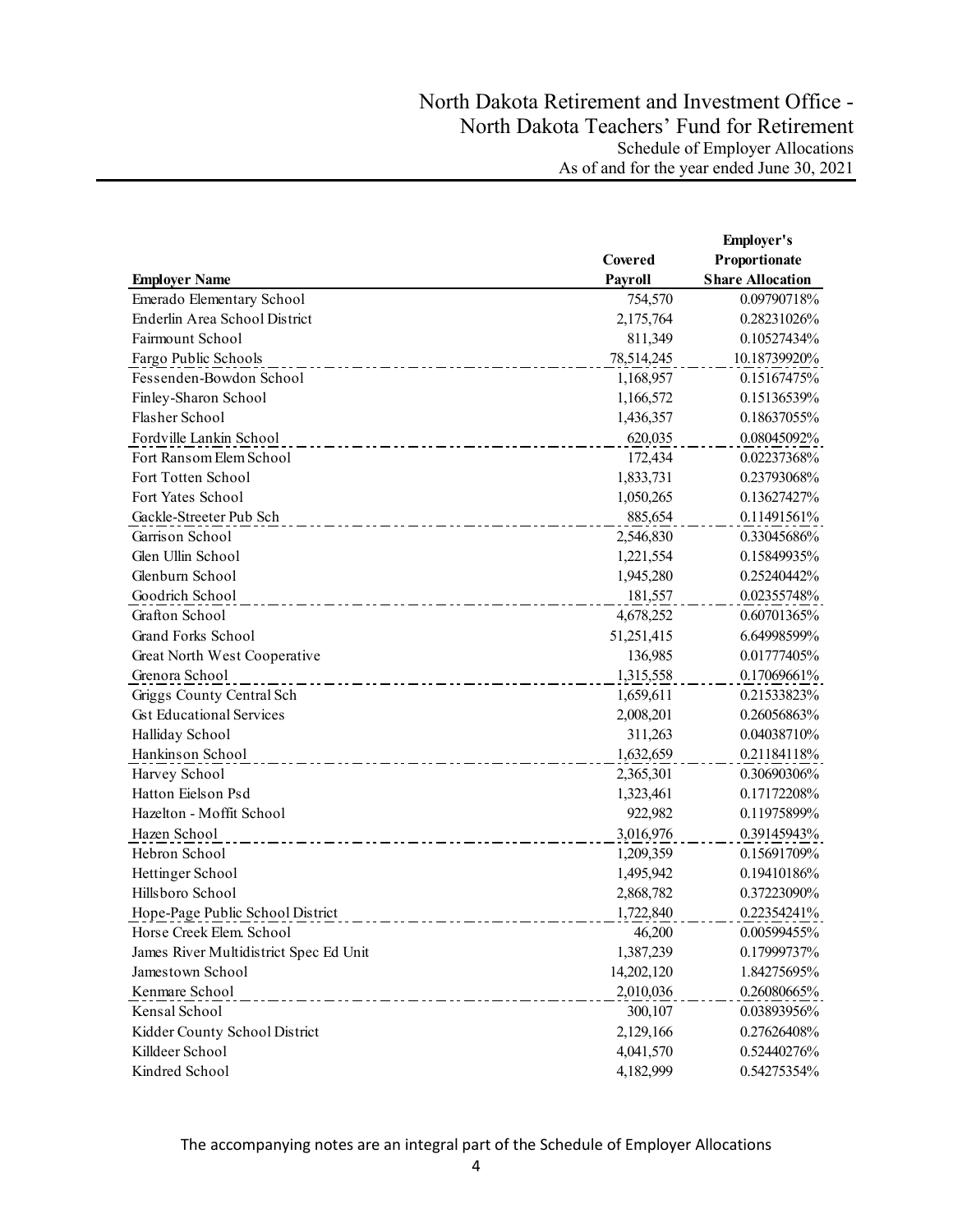|                           |                          | <b>Employer's</b>       |
|---------------------------|--------------------------|-------------------------|
|                           | Covered                  | Proportionate           |
| <b>Employer Name</b>      | Payroll                  | <b>Share Allocation</b> |
| Kulm School               | 1,095,475                | 0.14214039%             |
| Lake Region Spec Ed       | 2,093,494                | 0.27163553%             |
| Lakota School             | 1,188,020                | 0.15414822%             |
| Lamoure School            | 1,574,528                | 0.20429854%             |
| Langdon Area School       | 2,599,443                | 0.33728349%             |
| Larimore School           | 2,230,671                | 0.28943455%             |
| Leeds School              | 1,055,197                | 0.13691420%             |
| Lewis And Clark School    | 2,667,665                | 0.34613549%             |
| Lidgerwood School         | 1,184,734                | 0.15372195%             |
| Linton School             | 1,667,893                | 0.21641281%             |
| Lisbon School             | 3,922,895                | 0.50900441%             |
| Litchville-Marion School  | 897,386                  | 0.11643783%             |
| Little Heart Elem. School | 177,457                  | 0.02302545%             |
| Logan County              | $\overline{\phantom{0}}$ | $0.00000000\%$          |
| Lone Tree Elem. School    | 291,191                  | 0.03778266%             |
| Lonetree Spec Ed Unit     | 135,672                  | 0.01760371%             |
| Maddock School            | 894,430                  | 0.11605434%             |
| Mandan Public Schools     | 23,309,480               | 3.02445724%             |
| Mandaree School           | 1,762,416                | 0.22867741%             |
| Manning Elem School       | 120,109                  | 0.01558441%             |
| Manvel Elem. School       | 1,043,680                | 0.13541983%             |
| Maple Valley School       | 1,754,950                | 0.22770871%             |
| Mapleton Elem. School     | 1,105,888                | 0.14349148%             |
| Marmarth Elem. School     | 139,341                  | 0.01807985%             |
| Max School                | 1,245,808                | 0.16164632%             |
| May-Port C-G School       | 2,725,072                | 0.35358422%             |
| Mcclusky School           | 759,379                  | 0.09853108%             |
| Mckenzie County           | 49,006                   | 0.00635862%             |
| Mckenzie County School    | 11,703,642               | 1.51857383%             |
| Medina School             | 1,105,983                | 0.14350373%             |
| Menoken Elem School       | 255,826                  | 0.03319400%             |
| Midkota                   | 1,285,581                | 0.16680697%             |
| Midway School             | 1,338,233                | 0.17363867%             |
| Milnor School             | 1,597,201                | 0.20724045%             |
| Minnewaukan School        | 2,118,785                | 0.27491710%             |
| Minot School              | 49,716,549               | 6.45083366%             |
| Minto School              | 1,621,523                | 0.21039619%             |
| Mohall Lansford Sherwood  | 2,122,701                | 0.27542521%             |
| Montpelier School         | 831,746                  | 0.10792085%             |
| Morton County             |                          | $0.00000000\%$          |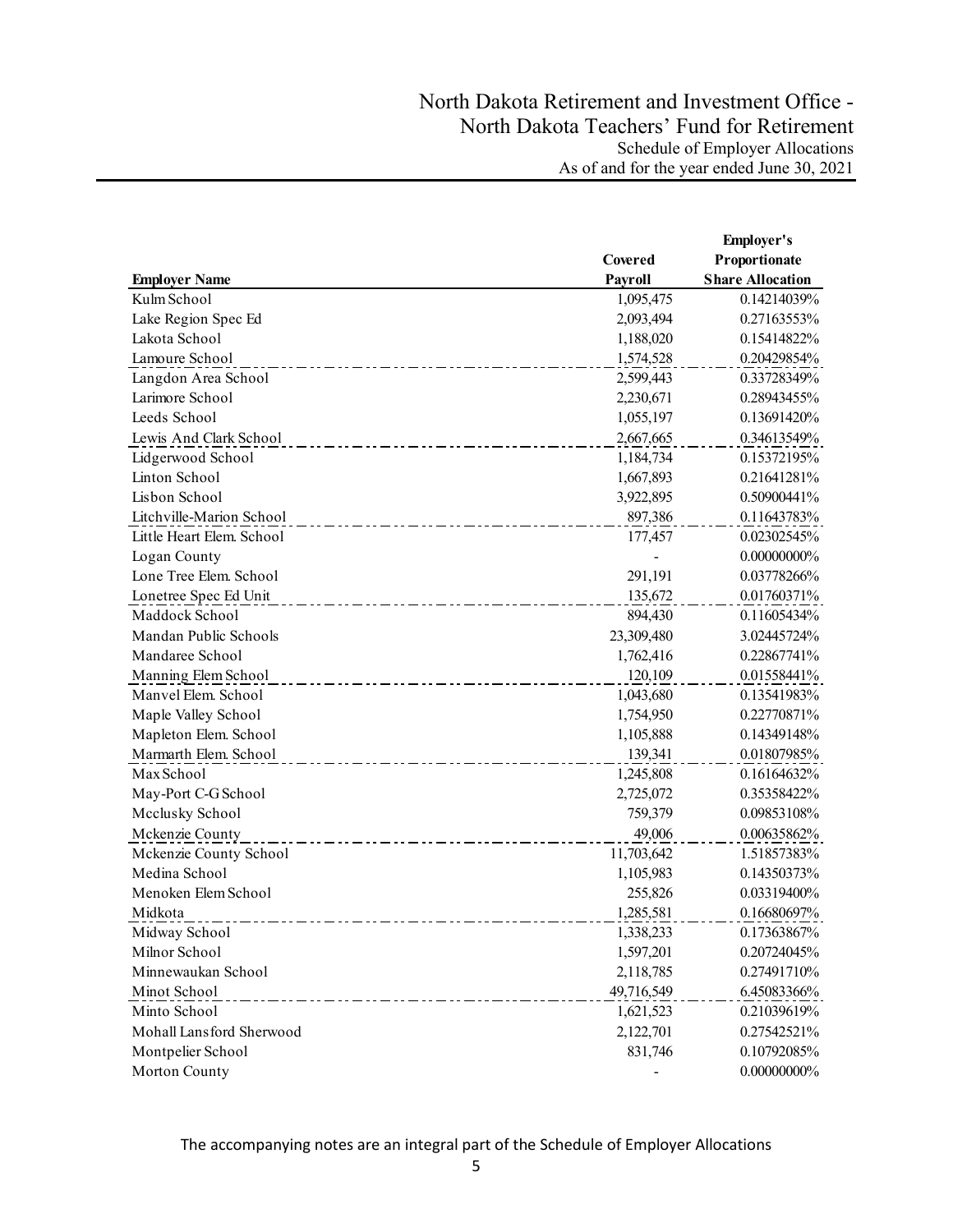|                                       |           | <b>Employer's</b>       |
|---------------------------------------|-----------|-------------------------|
|                                       | Covered   | Proportionate           |
| <b>Employer Name</b>                  | Payroll   | <b>Share Allocation</b> |
| Mott-Regent School                    | 1,476,467 | 0.19157491%             |
| Mt Pleasant School                    | 2,066,539 | 0.26813811%             |
| Munich School                         | 1,073,937 | 0.13934575%             |
| N Central Area Career And Tech Center |           | $0.00000000\%$          |
| Napoleon School                       | 1,617,439 | 0.20986639%             |
| Naughton Rural School                 | 151,757   | 0.01969078%             |
| Nd Center For Distance Education      | 1,996,655 | 0.25907040%             |
| Nd Dept Of Public Instruction         | 239,615   | 0.03109063%             |
| Nd School For Blind                   | 686,338   | 0.08905389%             |
| Nd School For Deaf                    | 948,981   | 0.12313235%             |
| Nd United                             | 107,705   | 0.01397492%             |
| Nd Youth Correctional Cnt             | 518,173   | 0.06723413%             |
| Nedrose School                        | 3,515,406 | 0.45613175%             |
| Nelson County                         | 10,547    | 0.00136846%             |
| Nesson School                         | 2,327,885 | 0.30204823%             |
| New England School                    | 1,537,221 | 0.19945789%             |
| New Rockford Sheyenne School          | 1,855,873 | 0.24080368%             |
| New Salem-Almont                      | 2,173,236 | 0.28198224%             |
| New Town School                       | 6,588,890 | 0.85492330%             |
| Newburg United District               | 807,144   | 0.10472879%             |
| North Border School                   | 2,699,594 | 0.35027840%             |
| North Sargent School                  | 1,664,812 | 0.21601314%             |
| North Star                            | 1,725,389 | 0.22387315%             |
| North Valley Area Career              | 804,469   | 0.10438161%             |
| Northern Cass School Dist             | 3,566,907 | 0.46281423%             |
| Northern Plains Spec Ed               | 449,841   | 0.05836784%             |
| Northwood School                      | 2,076,595 | 0.26944292%             |
| Oakes School                          | 2,502,217 | 0.32466831%             |
| Oberon Elem School                    | 360,717   | 0.04680383%             |
| Oliver - Mercer Spec Ed               | 865,791   | 0.11233831%             |
| Page School                           |           | $0.00000000\%$          |
| Park River Area School District       | 2,227,868 | 0.28907084%             |
| Parshall School                       | 1,873,180 | 0.24304926%             |
| Peace Garden Spec Ed                  | 705,918   | 0.09159449%             |
| Pembina Spec Ed Coop                  | 132,365   | 0.01717462%             |
| Pingree - Buchanan School             | 932,279   | 0.12096532%             |
| Pleasant Valley Elem                  |           | 0.00000000%             |
| Powers Lake School                    | 1,434,722 | 0.18615840%             |
| Richardton-Taylor                     | 1,945,640 | 0.25245119%             |
| Richland School                       | 1,687,314 | 0.21893271%             |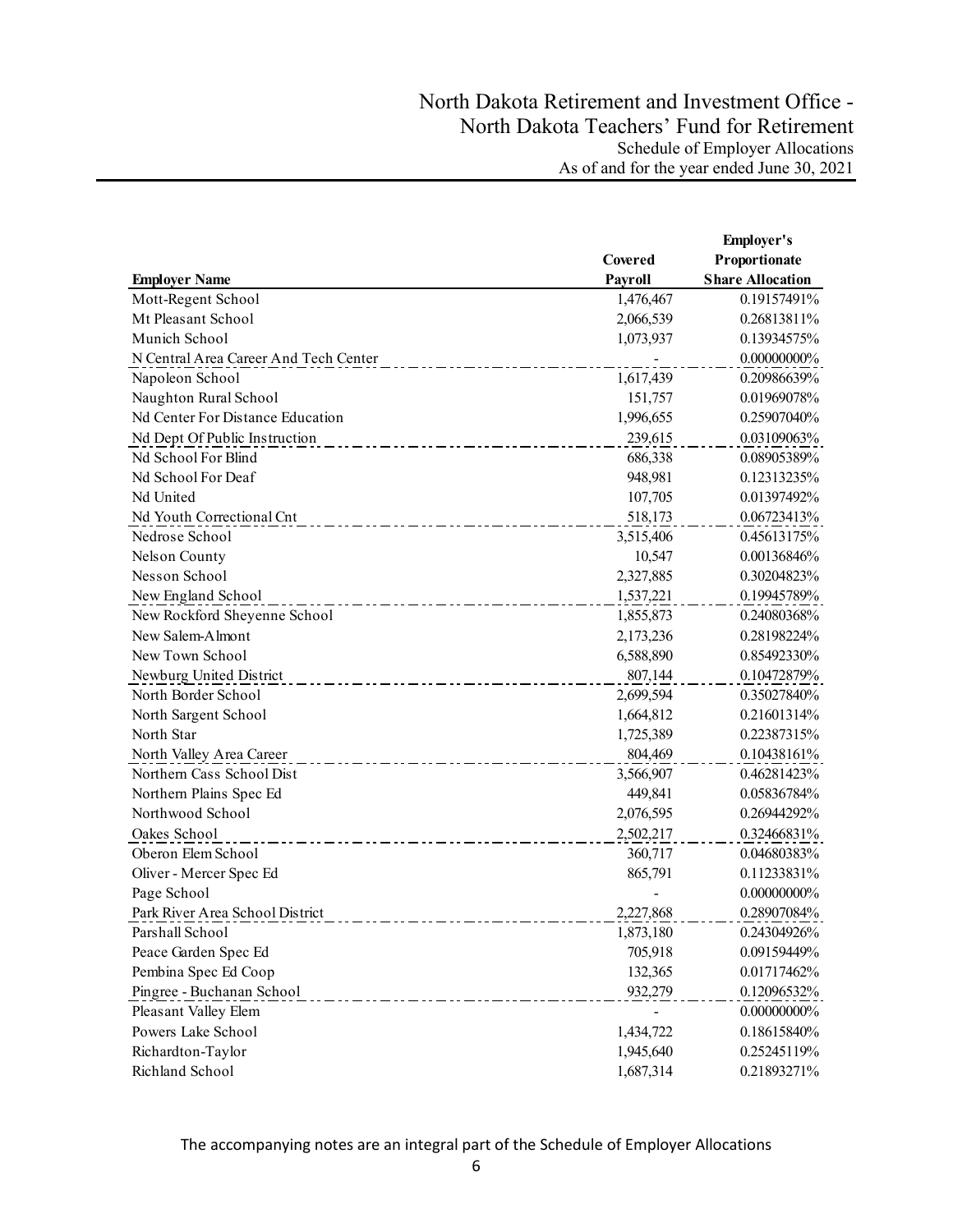|                                        |           | Employer's              |
|----------------------------------------|-----------|-------------------------|
|                                        | Covered   | Proportionate           |
| <b>Employer Name</b>                   | Payroll   | <b>Share Allocation</b> |
| Robinson School                        |           | $0.00000000\%$          |
| Rolette County                         |           | 0.00000000%             |
| Rolette School                         | 1,328,338 | 0.17235487%             |
| Roosevelt School                       | 389,902   | 0.05059066%             |
| Roughrider Area Career And Tech Center | 236,512   | 0.03068795%             |
| Roughrider Service Program             | 200,712   | 0.02604283%             |
| Rugby School                           | 4,005,512 | 0.51972415%             |
| Rural Cass Spec Ed                     | 1,657,683 | 0.21508813%             |
| Sargent Central School                 | 1,809,518 | 0.23478896%             |
| Sawyer School                          | 642,380   | 0.08335026%             |
| Scranton School                        | 1,245,781 | 0.16164293%             |
| Se Region Career And Tech              | 1,850,804 | 0.24014597%             |
| Selfridge School                       | 923,473   | 0.11982263%             |
| Sheyenne Valley Area Voc               | 992,653   | 0.12879901%             |
| Sheyenne Valley Spec Ed                | 1,900,670 | 0.24661620%             |
| Slope County                           | 27,629    | 0.00358496%             |
| Solen - Cannonball School              | 1,660,427 | 0.21544414%             |
| Souris Valley Spec Ed                  | 1,252,418 | 0.16250404%             |
| South Cent. Prairie Sp Ed              | 372,553   | 0.04833961%             |
| South East Education Cooperative       | 712,038   | 0.09238852%             |
| South Heart School                     | 2,446,169 | 0.31739587%             |
| South Prairie School District          | 2,956,719 | 0.38364097%             |
| South Valley Spec Ed                   | 478,609   | 0.06210062%             |
| Southwest Special Education Unit       | 70,000    | 0.00908266%             |
| St. John'S School                      | 3,630,280 | 0.47103699%             |
| St. Thomas School                      | 568,133   | 0.07371653%             |
| <b>Stanley School</b>                  | 3,779,712 | 0.49042606%             |
| Starkweather School                    | 655,273   | 0.08502312%             |
| Sterling School                        | 173,411   | 0.02250046%             |
| Strasburg School District              | 903,269   | 0.11720119%             |
| Surrey School                          | 2,704,926 | 0.35097025%             |
| Sweet Briar Elem School                | 123,860   | 0.01607112%             |
| Tgu School District                    | 2,674,576 | 0.34703227%             |
| Thompson School                        | 2,695,195 | 0.34970763%             |
| Tioga School                           | 3,458,821 | 0.44878979%             |
| Turtle Lake-Mercer School              | 1,429,053 | 0.18542289%             |
| Twin Buttes Elem. School               | 479,900   | 0.06226814%             |
| Underwood School                       | 1,579,199 | 0.20490455%             |
| United School                          | 3,541,189 | 0.45947725%             |
| <b>Upper Valley Spec Ed</b>            | 2,664,861 | 0.34577166%             |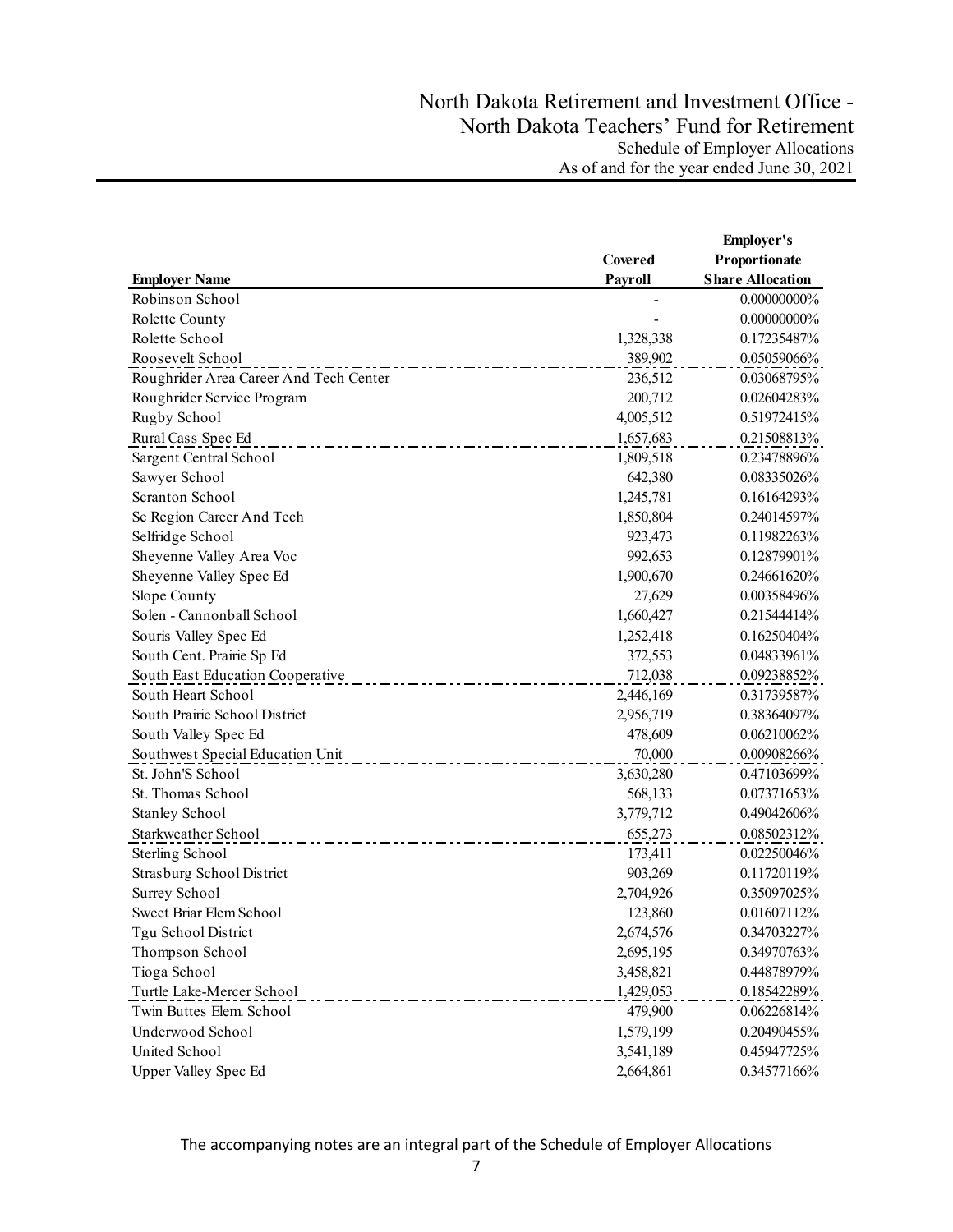|                             |                | <b>Employer's</b>       |
|-----------------------------|----------------|-------------------------|
|                             | Covered        | Proportionate           |
| <b>Employer Name</b>        | <b>Payroll</b> | <b>Share Allocation</b> |
| Valley - Edinburg School    | 1,565,472      | 0.20312356%             |
| Valley City School          | 6,534,110      | 0.84781538%             |
| Velva School                | 3,072,542      | 0.39866921%             |
| Wahpeton School             | 7,552,249      | 0.97992119%             |
| Ward County                 | 31,450         | 0.00408073%             |
| Warwick School              | 1,851,906      | 0.24028894%             |
| Washburn School             | 2,077,978      | 0.26962236%             |
| West Fargo School           | 71,788,903     | 9.31477104%             |
| West River Student Services | 552,825        | 0.07173026%             |
| Westhope School             | 1,181,268      | 0.15327211%             |
| White Shield School         | 1,671,370      | 0.21686402%             |
| Williams Co School Dist #8  | 3,243,203      | 0.42081291%             |
| Williston School            | 25,750,488     | 3.34118356%             |
| Wilmac Special Education    | 5,084,610      | 0.65973954%             |
| Wilton School               | 1,585,187      | 0.20568159%             |
| Wing School                 | 718,516        | 0.09322911%             |
| Wishek School               | 1,295,045      | 0.16803494%             |
| Wolford School              |                | 0.00000000%             |
| Wyndmere School             | 1,455,242      | 0.18882097%             |
| Yellowstone Elem. School    | 586,400        | 0.07608671%             |
| Zeeland School              | 480,314        | 0.06232177%             |
| <b>Grand Totals:</b>        | \$770,699,600  | 100%                    |

*Note: Columns may not foot due to rounding.*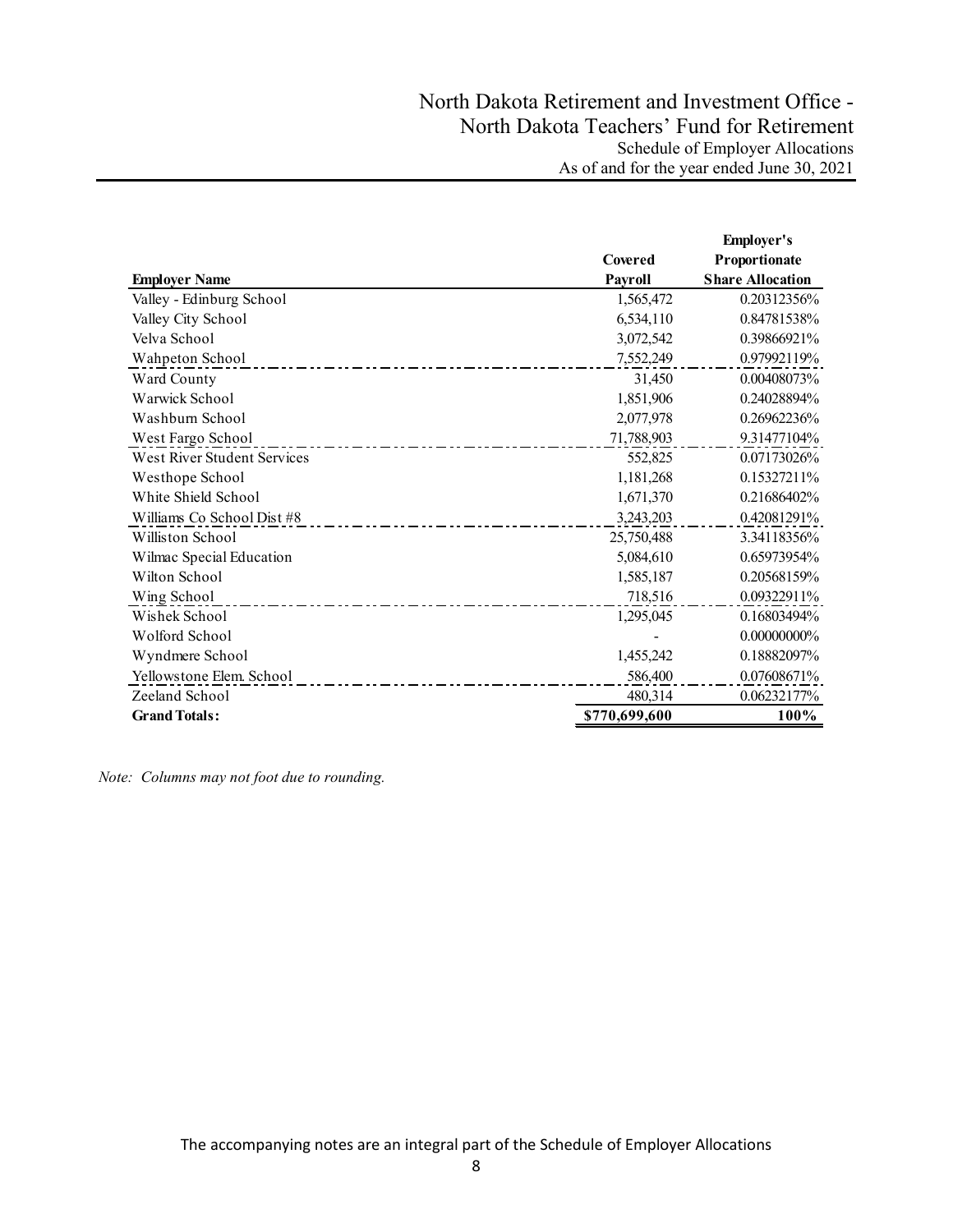|                                                                         |                                                                               |                                                                                     |                                     | Deferred Outflows of Resources                                                                                                                                |                                                                       |                                                              |                                                                                                                                           | Deferred Inflows of Resources    |                                                                                                                                                                  |                                                                   | <b>Pension Expense</b>                               |                                                                                                                                                                                                                                      |                                                                     |  |
|-------------------------------------------------------------------------|-------------------------------------------------------------------------------|-------------------------------------------------------------------------------------|-------------------------------------|---------------------------------------------------------------------------------------------------------------------------------------------------------------|-----------------------------------------------------------------------|--------------------------------------------------------------|-------------------------------------------------------------------------------------------------------------------------------------------|----------------------------------|------------------------------------------------------------------------------------------------------------------------------------------------------------------|-------------------------------------------------------------------|------------------------------------------------------|--------------------------------------------------------------------------------------------------------------------------------------------------------------------------------------------------------------------------------------|---------------------------------------------------------------------|--|
| <b>Employer Name</b>                                                    | <b>Net Pension</b><br><b>Liability for the</b><br>year ended<br>June 30, 2021 | <b>Differences</b><br>Between<br><b>Expected and</b><br>Actual<br><b>Experience</b> | Changes<br>of<br><b>Assumptions</b> | Changes in<br>Proportion and<br><b>Differences</b><br>Between<br>Employer<br><b>Contributions</b><br>and<br>Proportionate<br>Share of<br><b>Contributions</b> | Total Deferred Expected and<br><b>Outflows of</b><br><b>Resources</b> | <b>Differences</b><br>Between<br>Actual<br><b>Experience</b> | <b>Net Difference</b><br><b>Between</b><br>Projected and<br><b>Actual Investment</b><br>Earnings on<br><b>Pension Plan</b><br>Investments | <b>Changes of</b><br>Assumptions | Changes in<br>Proportion<br>and<br><b>Differences</b><br>Between<br>Employer<br><b>Contributions</b><br>and<br>Proportionate<br>Share of<br><b>Contributions</b> | <b>Total</b><br><b>Deferred</b><br>Inflows of<br><b>Resources</b> | Proportionate<br>Share of Plan<br>Pension<br>Expense | Net<br>Amortization<br>of Deferred<br>Amounts<br>from Changes<br>in Proportion<br>and<br><b>Differences</b><br><b>Between</b><br><b>Employer</b><br><b>Contributions</b><br>and<br>Proportionate<br>Share of<br><b>Contributions</b> | <b>Total</b><br><b>Employer</b><br><b>Pension</b><br><b>Expense</b> |  |
| Alexander School                                                        | 2,095,124                                                                     | 14,556<br>\$                                                                        | 73,591<br>\$.                       | s.<br>273,565                                                                                                                                                 | 361,712                                                               | 88,357<br>\$                                                 | 613,902<br>\$                                                                                                                             | \$                               | 121,398<br>£.                                                                                                                                                    | 823,657                                                           | 72,584<br>S                                          | 97,206<br>\$.                                                                                                                                                                                                                        | 169,790                                                             |  |
| Anamoose School                                                         | 966,170                                                                       | 6,713                                                                               | 33,936                              | 11,915                                                                                                                                                        | 52,564                                                                | 40,746                                                       | 283,102                                                                                                                                   |                                  | 184,621                                                                                                                                                          | 508,469                                                           | 33,472                                               | (29, 516)                                                                                                                                                                                                                            | 3,956                                                               |  |
| Apple Creek Elem School                                                 | 484,797                                                                       | 3.368                                                                               | 17,028                              | 44,878                                                                                                                                                        | 65,274                                                                | 20,445                                                       | 142,052                                                                                                                                   |                                  | 59,176                                                                                                                                                           | 221,673                                                           | 16,795                                               | (21, 520)                                                                                                                                                                                                                            | (4, 725)                                                            |  |
| Ashley School                                                           | 1,461,449                                                                     | 10,154                                                                              | 51,333                              | 45,118                                                                                                                                                        | 106,605                                                               | 61,633                                                       | 428,226                                                                                                                                   |                                  | 76,411                                                                                                                                                           | 566,270                                                           | 50,631                                               | (22, 150)                                                                                                                                                                                                                            | 28,481                                                              |  |
| Bakker Elem School                                                      | 75,295                                                                        | 523                                                                                 | 2,645                               | 15,654                                                                                                                                                        | 18,822                                                                | 3,175                                                        | 22,063                                                                                                                                    |                                  | 497                                                                                                                                                              | 25,735                                                            | 2,609                                                | 2,546                                                                                                                                                                                                                                | 5,155                                                               |  |
| <b>Barnes County North</b>                                              | 2,354,561                                                                     | 16,359                                                                              | 82,703                              | 45,645                                                                                                                                                        | 144,707                                                               | 99,298                                                       | 689,920                                                                                                                                   |                                  | 226,550                                                                                                                                                          | 1,015,768                                                         | 81,572                                               | (112, 485)                                                                                                                                                                                                                           | (30, 913)                                                           |  |
| Beach School                                                            | 2,952,724                                                                     | 20,515                                                                              | 103,713                             | 9,999                                                                                                                                                         | 134,227                                                               | 124,524                                                      | 865,191                                                                                                                                   |                                  | 418,914                                                                                                                                                          | 1,408,629                                                         | 102,295                                              | (129, 503)                                                                                                                                                                                                                           | (27, 208)                                                           |  |
| <b>Belcourt School</b>                                                  | 12,627,850                                                                    | 87,735                                                                              | 443,549                             | 247,974                                                                                                                                                       | 779,258                                                               | 532,550                                                      | 3,700,142                                                                                                                                 |                                  | 1,021,740                                                                                                                                                        | 5,254,432                                                         | 437,484                                              | (245, 985)                                                                                                                                                                                                                           | 191,499                                                             |  |
| <b>Belfield Public School</b>                                           | 2,155,994                                                                     | 14,979                                                                              | 75,729                              | 90,043                                                                                                                                                        | 180,751                                                               | 90,924                                                       | 631,737                                                                                                                                   |                                  | 336,313                                                                                                                                                          | 1,058,974                                                         | 74,693                                               | (28, 689)                                                                                                                                                                                                                            | 46,004                                                              |  |
| <b>Beulah School</b>                                                    | 5,413,646                                                                     | 37,613                                                                              | 190,153                             | 198,879                                                                                                                                                       | 426,645                                                               | 228,308                                                      | 1,586,276                                                                                                                                 |                                  | 294,535                                                                                                                                                          | 2,109,119                                                         | 187,552                                              | (73, 261)                                                                                                                                                                                                                            | 114,291                                                             |  |
| Billings Co. School Dist                                                | 1,346,024                                                                     | 9,352                                                                               | 47,279                              | 169,362                                                                                                                                                       | 225,993                                                               | 56,765                                                       | 394,405                                                                                                                                   |                                  | 92,053                                                                                                                                                           | 543,223                                                           | 46,632                                               | 5,859                                                                                                                                                                                                                                | 52,491                                                              |  |
| <b>Bismarck Public Schools</b>                                          | 110,389,891                                                                   | 766,961                                                                             | 3,877,410                           | 633,992                                                                                                                                                       | 5,278,363                                                             | 4,655,434                                                    | 32,345,832                                                                                                                                |                                  | 2,746,232                                                                                                                                                        | 39,747,498                                                        | 3,824,387                                            | (332, 345)                                                                                                                                                                                                                           | 3,492,042                                                           |  |
| <b>Bismarck State College</b><br>Blessed John Paul II Catholic Sch Netw |                                                                               |                                                                                     |                                     |                                                                                                                                                               |                                                                       |                                                              |                                                                                                                                           |                                  | 8,367                                                                                                                                                            | 8,367                                                             |                                                      | (8,928)<br>(8,785)                                                                                                                                                                                                                   | (8,928)<br>(8, 785)                                                 |  |
| <b>Bottineau School</b>                                                 | 5,510,347                                                                     | 38,284                                                                              | 193,549                             | 176,861                                                                                                                                                       | 408,694                                                               | 232,386                                                      | 1,614,611                                                                                                                                 |                                  | 543,627                                                                                                                                                          | 2,390,624                                                         | 190,902                                              | (149, 016)                                                                                                                                                                                                                           | 41,886                                                              |  |
| Bow bells School                                                        | 933,623                                                                       | 6,487                                                                               | 32,793                              | 67,411                                                                                                                                                        | 106,691                                                               | 39,373                                                       | 273,565                                                                                                                                   |                                  | 52,862                                                                                                                                                           | 365,800                                                           | 32,345                                               | 1,721                                                                                                                                                                                                                                | 34,066                                                              |  |
| Bow man School                                                          | 4,673,616                                                                     | 32,471                                                                              | 164,159                             | 256,204                                                                                                                                                       | 452,834                                                               | 197,099                                                      | 1,369,437                                                                                                                                 |                                  | 86,711                                                                                                                                                           | 1,653,247                                                         | 161,914                                              | 1,508                                                                                                                                                                                                                                | 163,422                                                             |  |
| <b>Burke Central School</b>                                             | 1,280,941                                                                     | 8,900                                                                               | 44,993                              | 187,593                                                                                                                                                       | 241,486                                                               | 54,021                                                       | 375,334                                                                                                                                   |                                  | 363,793                                                                                                                                                          | 793,148                                                           | 44,377                                               | (44, 127)                                                                                                                                                                                                                            | 250                                                                 |  |
| Burleigh County Spec. Ed.                                               | 164,881                                                                       | 1,146                                                                               | 5,791                               | 20,229                                                                                                                                                        | 27,166                                                                | 6,953                                                        | 48,313                                                                                                                                    |                                  | 13,204                                                                                                                                                           | 68,470                                                            | 5,712                                                | 6,941                                                                                                                                                                                                                                | 12,653                                                              |  |
| Carrington School                                                       | 4,081,347                                                                     | 28,356                                                                              | 143,356                             | 26,205                                                                                                                                                        | 197,917                                                               | 172,121                                                      | 1,195,894                                                                                                                                 |                                  | 541,522                                                                                                                                                          | 1,909,537                                                         | 141,396                                              | (127, 292)                                                                                                                                                                                                                           | 14,104                                                              |  |
| Cavalier School                                                         | 3,434,829                                                                     | 23,864                                                                              | 120,647                             | 125,910                                                                                                                                                       | 270,421                                                               | 144,856                                                      | 1,006,455                                                                                                                                 |                                  | 197,023                                                                                                                                                          | 1,348,334                                                         | 118,997                                              | (28, 029)                                                                                                                                                                                                                            | 90,968                                                              |  |
| Center Stanton School                                                   | 2,405,542                                                                     | 16,713                                                                              | 84,494                              | 109,794                                                                                                                                                       | 211,001                                                               | 101,448                                                      | 704,859                                                                                                                                   |                                  | 80,329                                                                                                                                                           | 886,636                                                           | 83,338                                               | 1,542                                                                                                                                                                                                                                | 84,880                                                              |  |
| Central Cass School                                                     | 6,182,418                                                                     | 42,954                                                                              | 217,155                             | 540,031                                                                                                                                                       | 800,140                                                               | 260,729                                                      | 1,811,538                                                                                                                                 |                                  | 174,346                                                                                                                                                          | 2,246,613                                                         | 214,186                                              | 37,798                                                                                                                                                                                                                               | 251,984                                                             |  |
| Central Regional Education Association                                  | 1,088,654                                                                     | 7,564                                                                               | 38,239                              | 1,003,110                                                                                                                                                     | 1,048,913                                                             | 45,911                                                       | 318,991                                                                                                                                   |                                  | 2,421                                                                                                                                                            | 367,323                                                           | 37,716                                               | 200,276                                                                                                                                                                                                                              | 237,992                                                             |  |
| Central Elementary School                                               |                                                                               |                                                                                     |                                     | 1,557                                                                                                                                                         | 1,557                                                                 | $\overline{\phantom{a}}$                                     |                                                                                                                                           |                                  | 72,841                                                                                                                                                           | 72,841                                                            |                                                      | (19, 182)                                                                                                                                                                                                                            | (19, 182)                                                           |  |
| Central Valley School                                                   | 1,948,570                                                                     | 13,538                                                                              | 68,443                              | 12,986                                                                                                                                                        | 94,967                                                                | 82,176                                                       | 570,959                                                                                                                                   |                                  | 83,875                                                                                                                                                           | 737,010                                                           | 67,507                                               | (41, 386)                                                                                                                                                                                                                            | 26,121                                                              |  |
| Dakota Prairie School                                                   | 3,161,410                                                                     | 21,965                                                                              | 111,044                             | 267,065                                                                                                                                                       | 400,074                                                               | 133,325                                                      | 926,339                                                                                                                                   |                                  | 173,831                                                                                                                                                          | 1,233,495                                                         | 109,525                                              | 32,602                                                                                                                                                                                                                               | 142,127                                                             |  |
| Devils Lake School                                                      | 16.031.037                                                                    | 111,380                                                                             | 563.085                             | 405.842                                                                                                                                                       | 1.080.307                                                             | 676.071                                                      | 4.697.325                                                                                                                                 |                                  | 894,221                                                                                                                                                          | 6.267.617                                                         | 555,385                                              | (316.531)                                                                                                                                                                                                                            | 238,854                                                             |  |
| Dickinson School                                                        | 34,295,191                                                                    | 238,274                                                                             | 1,204,608                           | 3,866,349                                                                                                                                                     | 5,309,231                                                             | 1,446,319                                                    | 10,048,986                                                                                                                                |                                  | 439,525                                                                                                                                                          | 11,934,830                                                        | 1,188,135                                            | 1,154,389                                                                                                                                                                                                                            | 2,342,524                                                           |  |
| Divide School<br>Drake School                                           | 4,024,162<br>698,154                                                          | 27,959<br>4,851                                                                     | 141,347<br>24,522                   | 335,925<br>12,350                                                                                                                                             | 505,231<br>41,723                                                     | 169,710<br>29,443                                            | 1,179,138<br>204,569                                                                                                                      |                                  | 168,199<br>76,438                                                                                                                                                | 1,517,047<br>310,450                                              | 139,415<br>24,187                                    | 23,354<br>(43, 373)                                                                                                                                                                                                                  | 162,769<br>(19, 186)                                                |  |
|                                                                         | 2,203,086                                                                     | 15,306                                                                              | 77,383                              | 243,341                                                                                                                                                       | 336,030                                                               | 92,910                                                       | 645,536                                                                                                                                   |                                  | 112,177                                                                                                                                                          | 850,623                                                           | 76,324                                               | 40,468                                                                                                                                                                                                                               |                                                                     |  |
| <b>Drayton School</b><br>Dunseith School                                | 5,150,649                                                                     | 35,785                                                                              | 180,915                             | 314,928                                                                                                                                                       | 531,628                                                               | 217,217                                                      | 1,509,214                                                                                                                                 |                                  | 48,714                                                                                                                                                           | 1,775,145                                                         | 178,441                                              | 124,391                                                                                                                                                                                                                              | 116,792<br>302,832                                                  |  |
| E Central Ctr Exc Childn                                                | 826,059                                                                       | 5,739                                                                               | 29,015                              | $\overline{a}$                                                                                                                                                | 34,754                                                                | 34,837                                                       | 242,047                                                                                                                                   |                                  | 434,708                                                                                                                                                          | 711,592                                                           | 28,618                                               | (93, 917)                                                                                                                                                                                                                            | (65, 299)                                                           |  |
| Earl Elem. School                                                       | 37,186                                                                        | 258                                                                                 | 1,306                               | 1,094                                                                                                                                                         | 2,658                                                                 | 1,568                                                        | 10,896                                                                                                                                    |                                  | 11,810                                                                                                                                                           | 24,274                                                            | 1,288                                                | (3, 117)                                                                                                                                                                                                                             | (1,829)                                                             |  |
| <b>Edgeley School</b>                                                   | 1,892,108                                                                     | 13,146                                                                              | 66,460                              | 112,518                                                                                                                                                       | 192,124                                                               | 79,795                                                       | 554,415                                                                                                                                   |                                  | 257,160                                                                                                                                                          | 891,370                                                           | 65,551                                               | (36, 976)                                                                                                                                                                                                                            | 28,575                                                              |  |
| Edmore School                                                           | 915,097                                                                       | 6,358                                                                               | 32,142                              | 41,833                                                                                                                                                        | 80,333                                                                | 38,592                                                       | 268,137                                                                                                                                   |                                  | 319,762                                                                                                                                                          | 626,491                                                           | 31,703                                               | (41, 037)                                                                                                                                                                                                                            | (9, 334)                                                            |  |
| Eight Mile School                                                       | 2,711,509                                                                     | 18,839                                                                              | 95,241                              | 377,459                                                                                                                                                       | 491,539                                                               | 114,352                                                      | 794,511                                                                                                                                   |                                  | 124,506                                                                                                                                                          | 1,033,369                                                         | 93,938                                               | 88,347                                                                                                                                                                                                                               | 182,285                                                             |  |
| Elgin-New Leipzig School                                                | 1,641,011                                                                     | 11,401                                                                              | 57,640                              | 33,092                                                                                                                                                        | 102,133                                                               | 69,206                                                       | 480,840                                                                                                                                   |                                  | 196,803                                                                                                                                                          | 746,849                                                           | 56,852                                               | (19, 736)                                                                                                                                                                                                                            | 37,116                                                              |  |
| Ellendale School                                                        | 2,503,159                                                                     | 17,391                                                                              | 87,923                              | 58,675                                                                                                                                                        | 163,989                                                               | 105,565                                                      | 733,462                                                                                                                                   |                                  | 243,566                                                                                                                                                          | 1,082,593                                                         | 86,720                                               | (96,960)                                                                                                                                                                                                                             | (10, 240)                                                           |  |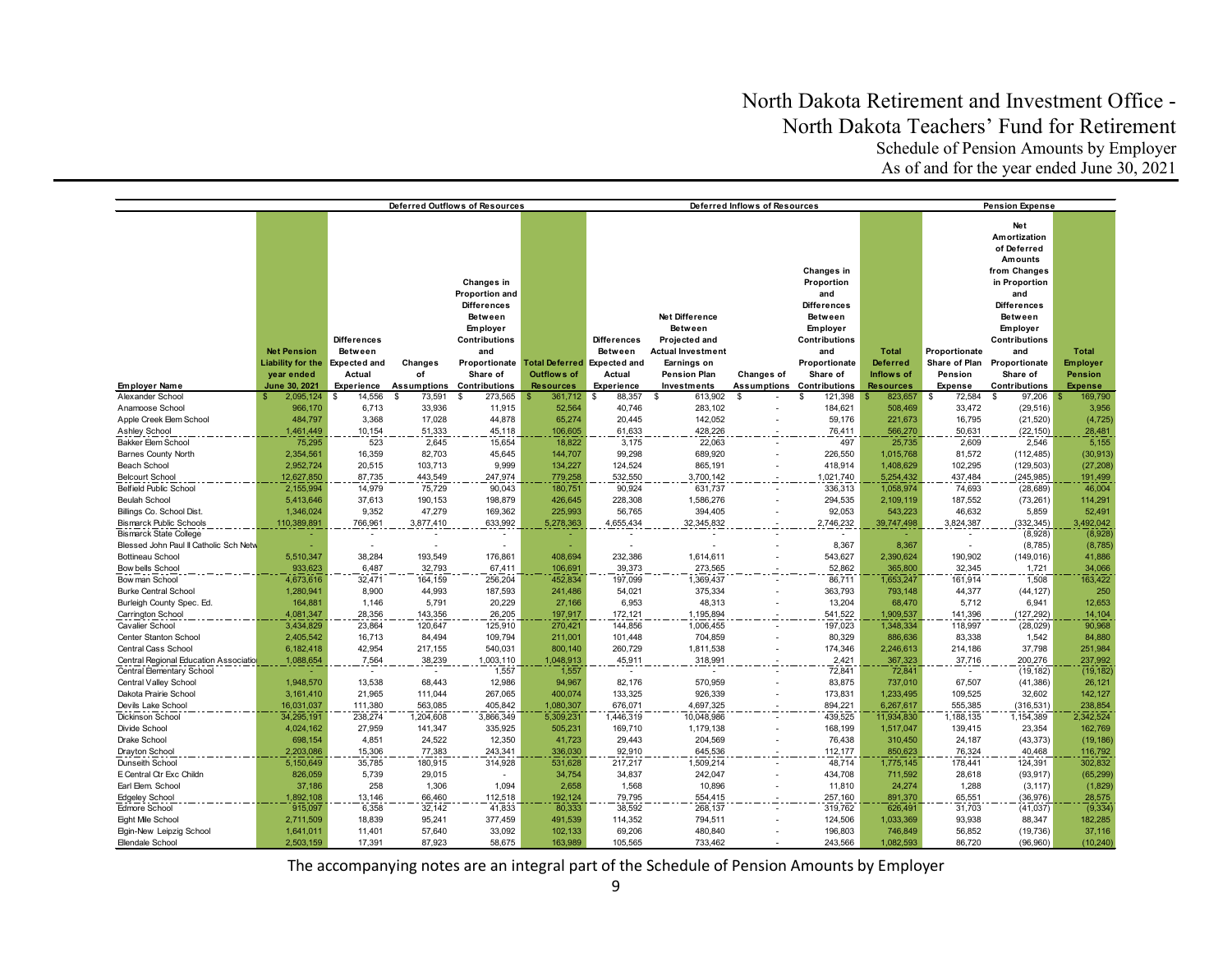|                                        | Deferred Outflows of Resources |                     |                  |                                  |                                    |                    | Deferred Inflows of Resources | <b>Pension Expense</b> |                                  |                    |                  |                      |                         |
|----------------------------------------|--------------------------------|---------------------|------------------|----------------------------------|------------------------------------|--------------------|-------------------------------|------------------------|----------------------------------|--------------------|------------------|----------------------|-------------------------|
|                                        |                                |                     |                  |                                  |                                    |                    |                               |                        |                                  |                    |                  | <b>Net</b>           |                         |
|                                        |                                |                     |                  |                                  |                                    |                    |                               |                        |                                  |                    |                  | Amortization         |                         |
|                                        |                                |                     |                  |                                  |                                    |                    |                               |                        |                                  |                    |                  | of Deferred          |                         |
|                                        |                                |                     |                  |                                  |                                    |                    |                               |                        |                                  |                    |                  | Amounts              |                         |
|                                        |                                |                     |                  |                                  |                                    |                    |                               |                        | Changes in                       |                    |                  | from Changes         |                         |
|                                        |                                |                     |                  | Changes in                       |                                    |                    |                               |                        | Proportion                       |                    |                  | in Proportion        |                         |
|                                        |                                |                     |                  | Proportion and                   |                                    |                    |                               |                        | and                              |                    |                  | and                  |                         |
|                                        |                                |                     |                  | <b>Differences</b>               |                                    |                    |                               |                        | <b>Differences</b>               |                    |                  | <b>Differences</b>   |                         |
|                                        |                                |                     |                  | Between                          |                                    |                    | <b>Net Difference</b>         |                        | <b>Between</b>                   |                    |                  | Between              |                         |
|                                        |                                |                     |                  | Employer                         |                                    |                    | Between                       |                        | Employer                         |                    |                  | Employer             |                         |
|                                        |                                | <b>Differences</b>  |                  | <b>Contributions</b>             |                                    | <b>Differences</b> | Projected and                 |                        | <b>Contributions</b>             |                    |                  | <b>Contributions</b> |                         |
|                                        | <b>Net Pension</b>             | <b>Between</b>      |                  | and                              |                                    | <b>Between</b>     | <b>Actual Investment</b>      |                        | and                              | <b>Total</b>       | Proportionate    | and                  | <b>Total</b>            |
|                                        | Liability for the              | <b>Expected and</b> | Changes          | Proportionate                    | <b>Total Deferred</b> Expected and |                    | Earnings on                   |                        | Proportionate                    | <b>Deferred</b>    | Share of Plan    | Proportionate        | <b>Employer</b>         |
|                                        | year ended                     | Actual              | of               | Share of                         | <b>Outflows of</b>                 | Actual             | <b>Pension Plan</b>           | <b>Changes of</b>      | Share of                         | Inflows of         | Pension          | Share of             | <b>Pension</b>          |
| <b>Employer Name</b>                   | June 30, 2021                  | Experience          |                  | <b>Assumptions Contributions</b> | <b>Resources</b>                   | Experience         | Investments                   |                        | <b>Assumptions Contributions</b> | <b>Resources</b>   | <b>Expense</b>   | <b>Contributions</b> | <b>Expense</b>          |
| Emerado Elementary School              | 1,031,604                      | 7,167               | 36,235           | 102,959                          | 146,361                            | 43,505             | 302,275                       |                        | 19,763                           | 365,543            | 35,739           | 12,069               | 47,808                  |
| Enderlin Area School District          | 2,974,577                      | 20,667              | 104,481          | 22,937                           | 148,085                            | 125,446            | 871,594                       |                        | 212,133                          | 1,209,173          | 103,052          | (51,098)             | 51,954                  |
| Fairmount School                       | 1,109,229                      | 7,707               | 38,961           | 12,969                           | 59,637                             | 46,779             | 325,020                       |                        | 520,090                          | 891.889            | 38,429           | (102, 617)           | (64, 188)               |
| Fargo Public Schools                   | 107,340,073                    | 745,772             | 3,770,286        | 889,705                          | 5,405,763                          | ,526,815           | 31,452,191                    |                        | 4,459,862                        | 40,438,868         | 3,718,728        | (1, 207, 704)        | 2,511,024               |
| Fessenden-Bow don School               | 1,598,129                      | 11,103              | 56,134           | 54,241                           | 121,478                            | 67,397             | 468,275                       |                        | 146,888                          | 682,560            | 55,366           | (3,338)              | 52,028                  |
| Finley-Sharon School                   | 1,594,869                      | 11,081              | 56,019           | 51,090                           | 118,190                            | 67,260             | 467,320                       |                        | 111,474                          | 646,054            | 55,253           | (60, 665)            | (5, 412)                |
| Flasher School                         | 1,963,703                      | 13,643              | 68,974           | 187,281                          | 269,898                            | 82,815             | 575,393                       |                        | 7,037                            | 665,245            | 68,031           | 11,880               | 79,911                  |
| Fordville Lankin School                | 847,675                        | 5,889               | 29,774           | 32,747                           | 68,410                             | 35,749             | 248,381                       |                        | 133,763                          | 417,893            | 29,367           | (23, 048)            | 6,319                   |
| Fort Ransom Elem School                | 235,741                        | 1,638               | 8,280            | 547                              | 10,465                             | 9,942              | 69,076                        |                        | 19,663                           | 98.681             | 8,167            | (6,757)              | 1,410                   |
| Fort Totten School                     | 2,506,969                      | 17,418              | 88,056           | 337,774                          | 443,248                            | 105,726            | 734,578                       |                        | 186,777                          | 1,027,081          | 86,852           | (41, 164)            | 45,688                  |
| Fort Yates School                      | 1,435,861                      | 9,976               | 50,434           | 91,497                           | 151,907                            | 60,554             | 420,728                       |                        | 492,451                          | 973,733            | 49,744           | (74, 655)            | (24, 911)               |
| Gackle-Streeter Pub Sch                | 1,210,814                      | 8,412               | 42,529           | 10,133                           | 61,074                             | 51,063             | 354,786                       |                        | 38,225                           | 444,074            | 41,948           | (14, 604)            | $\frac{27,344}{81,950}$ |
| Garrison School                        | 3,481,876                      | 24,191              | 122,300          | 11,687                           | 158,178                            | 146,840            | 1,020,240                     |                        | 176,722                          | 1,343,802          | 120,627          | (38, 677)            |                         |
| Glen Ullin School                      | 1,670,037                      | 11,603              | 58,660           | 80,709                           | 150,972                            | 70,430             | 489,345                       |                        | 173,982                          | 733,757            | 57,857           | (23, 416)            | 34,441                  |
| Glenburn School                        | 2,659,473                      | 18,477              | 93,413           | 154,595                          | 266,485                            | 112,157            | 779,264                       |                        | 323,666                          | 1,215,087          | 92,136           | (12, 834)            | 79,302                  |
| Goodrich School                        | 248,215                        | 1,725               | 8,718            | 9,110                            | 19,553                             | 10,468             | 72,730                        |                        | 263,834                          | 347,032            | 8,599            | (42, 690)            | (34,091)                |
| <b>Grafton School</b>                  | 6,395,832                      | 44,437              | 224,652          | 121,148                          | 390,237                            | 269,729            | 1,874,071                     |                        | 591,078                          | 2,734,878          | 221,579          | (149,988)            | 71,591                  |
| <b>Grand Forks School</b>              | 70,067,931                     | 486,814             | 2,461,114        | 128,172                          | 3,076,100                          | 2,954,950          | 20,530,915                    |                        | 3,649,091                        | 27,134,956         | 2,427,458        | (976, 518)           | 1,450,940               |
| Great North West Cooperative           | 187,277                        | 1,301               | 6,578            | 116,169                          | 124,048                            | 7,898              | 54,875                        |                        | 201,505                          | 264,278            | 6,488            | (6,685)              | (197)                   |
| Grenora School                         | 1,798,554                      | 12,496              | 63,174           | 124.833                          | 200,503                            | 75,850             | 527,002                       |                        | 191,212                          | 794,064            | 62,310           | 3.369                | 65,679                  |
| Griggs County Central Sch              | 2,268,923                      | 15,764              | 79,695           | 4,241                            | 99,700                             | 95,686             | 664,827                       |                        | 391,861                          | 1,152,374          | 78,605           | (131, 055)           | (52, 450)               |
| <b>Gst Educational Services</b>        | 2,745,495                      | 19,075              | 96,435           | 225,221                          | 340,731                            | 115,785            | 804,470                       |                        | 134,617                          | 1,054,872          | 95,116           | 23,062               | 118,178                 |
| Halliday School<br>Hankinson School    | 425,541<br>2,232,076           | 2,957<br>15,508     | 14,947<br>78,401 | 12,033<br>30,809                 | 29,937                             | 17,946<br>94,133   | 124,690<br>654,030            |                        | 147,209                          | 289,845<br>915,458 | 14,743<br>77,329 | (55,072)<br>(95,065) | (40, 329)               |
| Harvey School                          | 3,233,700                      | 22,467              | 113,583          | 18,623                           | 124,718<br>154,673                 | 136,374            | 947,521                       |                        | 167,295<br>381,008               | 1,464,903          | 112,029          | (96, 208)            | (17, 736)<br>15,821     |
| Hatton Eielson Psd                     | 1,809,359                      | 12,571              | 63,553           | 85,432                           | 161,556                            | 76,305             | 530,168                       |                        | 80,590                           | 687,063            | 62,684           | (17, 345)            | 45,339                  |
| Hazelton - Moffit School               | 1,261,847                      | 8,767               | 44,322           | 97,009                           | 150,098                            | 53,215             | 369,739                       |                        | 153,230                          | 576,184            | 43,716           | (21, 176)            | 22,540                  |
| Hazen School                           | 4,124,633                      | 28,657              | 144,876          | 67,959                           | 241,492                            | 173,947            | 1,208,577                     |                        | 446,230                          | 1,828,754          | 142,895          | (98, 032)            | 44,863                  |
| <b>Hebron School</b>                   | 1,653,365                      | 11,487              | 58,074           | 27,471                           | 97,032                             | 69,727             | 484,460                       |                        | 209,194                          | 763,381            | 57,280           | (55, 205)            | 2,075                   |
| <b>Hettinger School</b>                | 2,045,165                      | 14,209              | 71,836           | 16,160                           | 102,205                            | 86,250             | 599,263                       |                        | 204,057                          | 889,570            | 70,853           | (120, 259)           | (49, 406)               |
| Hillsboro School                       | 3,922,031                      | 27,249              | 137,760          | 149,259                          | 314,268                            | 165,402            | 1,149,212                     |                        | 215,501                          | 1,530,115          | 135,876          | 7,471                | 143,347                 |
| Hope-Page Public School District       | 2.355.366                      | 16,364              | 82,731           | 1,531,626                        | 1,630,721                          | 99,332             | 690,156                       |                        | 36,012                           | 825.500            | 81,600           | 218,791              | 300,391                 |
| Horse Creek Elem. School               | 63,162                         | 439                 | 2,219            | 24,056                           | 26,714                             | 2,664              | 18,507                        |                        | 25,173                           | 46,344             | 2,188            | (25)                 | 2,163                   |
| James River Multidistrict Spec Ed Unit | 1,896,552                      | 13,177              | 66,616           | 55,466                           | 135,259                            | 79,983             | 555,717                       |                        | 311,636                          | 947,336            | 65,705           | (31, 825)            | 33,880                  |
| Jamestow n School                      | 19,416,306                     | 134,900             | 681,992          |                                  | 816,892                            | 818,837            | 5,689,258                     |                        | 1,589,074                        | 8,097,169          | 672,665          | (573, 305)           | 99,360                  |
| Kenmare School                         | 2,748,003                      | 19,092              | 96,523           | 133,962                          | 249,577                            | 115,891            | 805,205                       |                        | 146,164                          | 1,067,260          | 95,203           | (55, 750)            | 39,453                  |
| Kensal School                          | 410,289                        | 2,851               | 14,411           | 49,637                           | 66,899                             | 17,303             | 120,221                       |                        | 161,143                          | 298,667            | 14,214           | (46, 275)            | (32,061)                |
| Kidder County School District          | 2,910,871                      | 20,224              | 102,243          | 123,945                          | 246,412                            | 122,759            | 852,927                       |                        | 630,692                          | 1,606,378          | 100,845          | (162, 116)           | (61, 271)               |
| Killdeer School                        | 5,525,398                      | 38,389              | 194,078          | 1,084,804                        | 1,317,271                          | 233,021            | 1,619,021                     |                        | 19,536                           | 1,871,578          | 191,424          | 233,328              | 424,752                 |
| Kindred School                         | 5,718,751                      | 39,732              | 200,869          | 577,183                          | 817,784                            | 241,175            | 1,675,677                     |                        | 27,773                           | 1,944,625          | 198,122          | 73,049               | 271,171                 |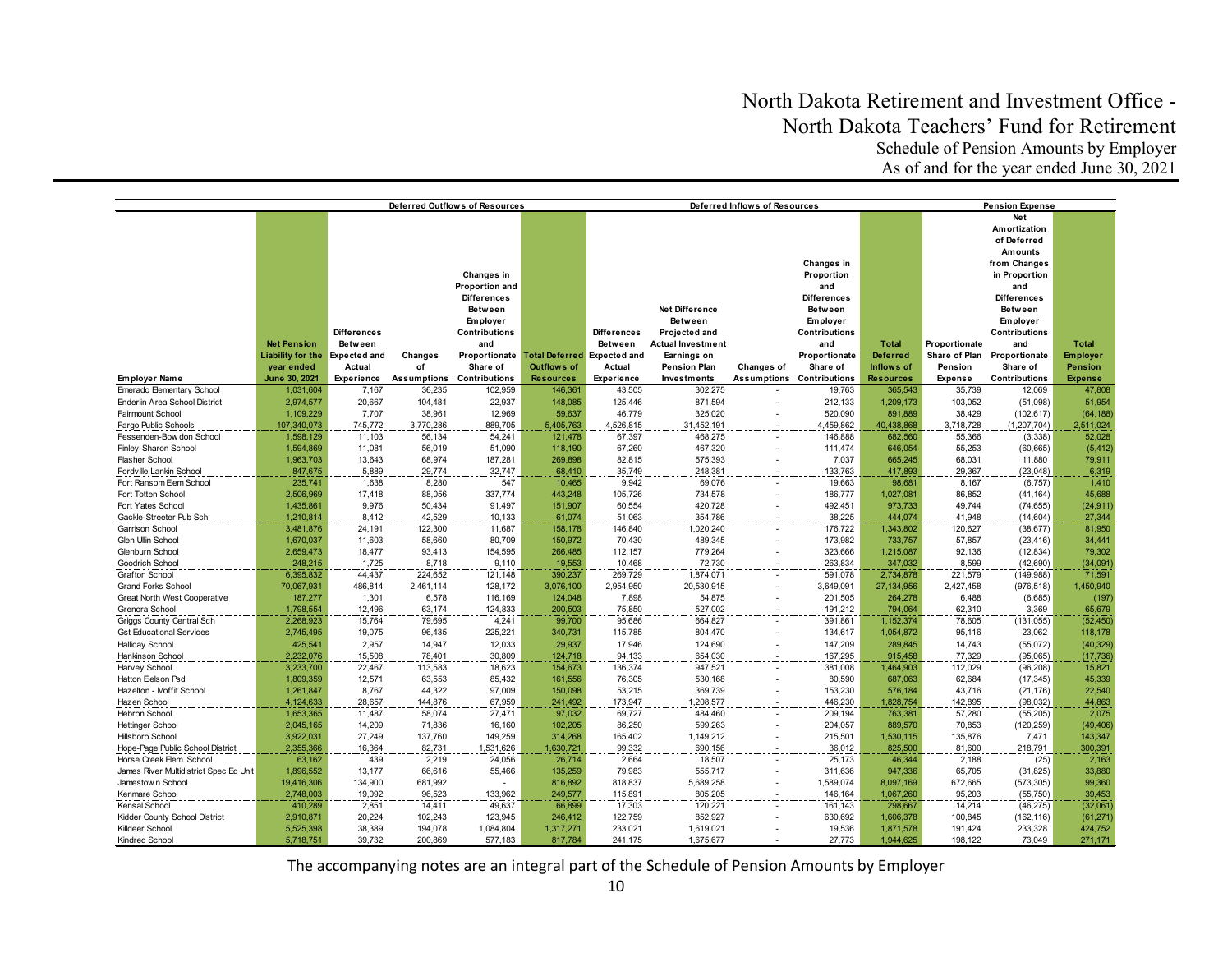|                                        |                        |                     |                  | <b>Deferred Outflows of Resources</b> |                                           |                    | Deferred Inflows of Resources |             | <b>Pension Expense</b> |                  |                |                       |                          |
|----------------------------------------|------------------------|---------------------|------------------|---------------------------------------|-------------------------------------------|--------------------|-------------------------------|-------------|------------------------|------------------|----------------|-----------------------|--------------------------|
|                                        |                        |                     |                  |                                       |                                           |                    |                               |             |                        |                  |                | Net                   |                          |
|                                        |                        |                     |                  |                                       |                                           |                    |                               |             |                        |                  |                | Amortization          |                          |
|                                        |                        |                     |                  |                                       |                                           |                    |                               |             |                        |                  |                | of Deferred           |                          |
|                                        |                        |                     |                  |                                       |                                           |                    |                               |             |                        |                  |                | Amounts               |                          |
|                                        |                        |                     |                  |                                       |                                           |                    |                               |             | Changes in             |                  |                | from Changes          |                          |
|                                        |                        |                     |                  | Changes in                            |                                           |                    |                               |             | Proportion             |                  |                | in Proportion         |                          |
|                                        |                        |                     |                  | Proportion and                        |                                           |                    |                               |             | and                    |                  |                | and                   |                          |
|                                        |                        |                     |                  | <b>Differences</b>                    |                                           |                    |                               |             | <b>Differences</b>     |                  |                | <b>Differences</b>    |                          |
|                                        |                        |                     |                  | Between                               |                                           |                    | <b>Net Difference</b>         |             | <b>Between</b>         |                  |                | <b>Between</b>        |                          |
|                                        |                        |                     |                  | Employer                              |                                           |                    | Between                       |             | Employer               |                  |                | Employer              |                          |
|                                        |                        | <b>Differences</b>  |                  | Contributions                         |                                           | <b>Differences</b> | Projected and                 |             | <b>Contributions</b>   |                  |                | Contributions         |                          |
|                                        | <b>Net Pension</b>     | <b>Between</b>      |                  | and                                   |                                           | Between            | <b>Actual Investment</b>      |             | and                    | <b>Total</b>     | Proportionate  | and                   | <b>Total</b>             |
|                                        | Liability for the      | <b>Expected and</b> | Changes          |                                       | Proportionate Total Deferred Expected and |                    | Earnings on                   |             | Proportionate          | <b>Deferred</b>  | Share of Plan  | Proportionate         | <b>Employer</b>          |
|                                        | year ended             | Actual              | of               | Share of                              | <b>Outflows of</b>                        | Actual             | <b>Pension Plan</b>           | Changes of  | Share of               | Inflows of       | Pension        | Share of              | <b>Pension</b>           |
| <b>Employer Name</b>                   | June 30, 2021          | Experience          | Assumptions      | Contributions                         | <b>Resources</b>                          | <b>Experience</b>  | Investments                   | Assumptions | <b>Contributions</b>   | <b>Resources</b> | <b>Expense</b> | <b>Contributions</b>  | <b>Expense</b>           |
| Kulm School                            | 1,497,670              | 10,405              | 52,605           | 29,053                                | 92,063                                    | 63,161             | 438,839                       |             | 159,614                | 661,614          | 51,886         | (60, 297)             | (8, 411)                 |
| Lake Region Spec Ed                    | 2,862,102              | 19,885              | 100,530          | 226,563                               | 346,978                                   | 120,702            | 838,637                       |             | 211,413                | 1,170,752        | 99,156         | (24, 462)             | 74,694                   |
| Lakota School                          | 1,624,191              | 11,284              |                  |                                       | 133,949                                   | 68,496             | 475,911                       |             | 322,718                | 867,125          | 56,269         |                       |                          |
| Lamoure School                         | 2,152,602              | 14,956              | 57,049<br>75,609 | 65,616<br>606                         | 91,171                                    | 90,781             | 630,744                       |             | 250,479                | 972,004          | 74,576         | (74,003)<br>(67, 615) | (17, 734)<br>6,961       |
|                                        |                        |                     | 124,826          | 429,123                               |                                           |                    |                               |             | 453,419                | 1,644,608        | 123,119        | 7,577                 | 130,696                  |
| Langdon Area School<br>Larimore School | 3,553,805<br>3,049,643 | 24,691<br>21,188    | 107,118          | 61,356                                | 578,640<br>189,662                        | 149,873<br>128,612 | 1,041,316<br>893,589          |             | 356,892                | 1,379,093        | 105,653        | (117, 913)            |                          |
| <b>Leeds School</b>                    | 1,442,604              | 10,023              | 50,671           |                                       | 60,694                                    | 60,838             | 422,704                       |             | 258,260                | 741,802          | 49,978         | (63,046)              | (12, 260)<br>(13,068)    |
| Lew is And Clark School                | 3,647,075              | 25,339              | 128,102          | 61,612                                | 215,053                                   | 153,807            | 1,068,646                     |             | 498,184                | 1,720,637        | 126,351        | (112, 023)            |                          |
| Lidgerw ood School                     | 1,619,699              | 11,253              | 56,891           | 14,097                                | 82,241                                    | 68,307             | 474,595                       |             | 218,075                | 760,977          | 56,113         | (58, 643)             | $\frac{14,328}{(2,530)}$ |
| <b>Linton School</b>                   | 2,280,245              | 15,843              | 80,093           | 6,330                                 | 102,266                                   | 96,164             | 668,145                       |             | 308,541                | 1,072,850        | 78,998         | (100, 352)            | (21, 354)                |
| Lisbon School                          | 5,363,152              | 37,262              | 188,379          | 332,980                               | 558,621                                   | 226,178            | 1,571,481                     |             | 395,785                | 2,193,444        | 185,803        | (82, 444)             | 103,359                  |
| Litchville-Marion School               | 1.226.853              | 8,524               | 43.093           | 30.900                                | 82.517                                    | 51,740             | 359,486                       |             | 123,867                | 535.093          | 42.504         | (39.813)              | 2,691                    |
| Little Heart Elem. School              | 242,609                | 1,686               | 8,522            | 56,612                                | 66,820                                    | 10,231             | 71,088                        |             | 1,695                  | 83,014           | 8,405          | 12,311                | 20,716                   |
| Logan County                           |                        |                     |                  |                                       |                                           |                    |                               |             | 6,757                  | 6,757            |                | (1,265)               | (1,265)                  |
| Lone Tree Elem. School                 | 398,099                | 2,766               | 13,983           | 40,456                                | 57,205                                    | 16,789             | 116,649                       |             | 19,817                 | 153,255          | 13,792         | 7,299                 | 21,091                   |
| Lonetree Spec Ed Unit                  | 185,482                | 1,289               | 6,515            | 109,512                               | 117,316                                   | 7,822              | 54,349                        |             | 224,645                | 286,816          | 6,426          | (10, 293)             | (3,867)                  |
| Maddock School                         | 1,222,813              | 8,496               | 42,951           | 5,367                                 | 56,814                                    | 51,569             | 358,302                       |             | 315,813                | 725,684          | 42,364         | (74, 316)             | (31, 952)                |
| Mandan Public Schools                  | 31,867,354             | 221,406             | 1,119,331        | 554,233                               | 1,894,970                                 | 1,343,931          | 9,337,595                     |             | 91,874                 | 10,773,400       | 1,104,024      | 349,817               | 1,453,841                |
| Mandaree School                        | 2,409,472              | 16,740              | 84,632           | 269,998                               | 371,370                                   | 101,614            | 706,010                       |             | 367,003                | 1,174,627        | 83,475         | (78,009)              | 5,466                    |
| Manning Elem School                    | 164,206                | 1,141               | 5,768            | 102,856                               | 109,765                                   | 6,925              | 48,115                        |             | 67,681                 | 122,721          | 5,689          | 5,730                 | 11,419                   |
| Manvel Elem. School                    | 1,426,858              | 9,913               | 50,118           | 132,648                               | 192,679                                   | 60,174             | 418,090                       |             | 56,771                 | 535,035          | 49,433         | 16,673                | 66,106                   |
| Maple Valley School                    | 2,399,265              | 16,669              | 84,273           | 12,477                                | 113,419                                   | 101,183            | 703,019                       |             | 194,912                | 999,114          | 83,121         | (66,005)              | 17,116                   |
| Mapleton Elem. School                  | 1,511,906              | 10,504              | 53,105           | 313,748                               | 377,357                                   | 63,761             | 443,010                       |             | 10,094                 | 516,865          | 52,379         | 67,166                | 119,545                  |
| Marmarth Elem. School                  | 190,499                | 1,324               | 6,691            | 49,598                                | 57,613                                    | 8,034              | 55,819                        |             | 71,480                 | 135,333          | 6,600          | (14, 723)             | (8, 123)                 |
| Max School                             | 1,703,195              | 11,833              | 59,824           | 92,342                                | 163,999                                   | 71,828             | 499,061                       |             | 204,422                | 775,311          | 59,006         | (41, 022)             | 17,984                   |
| May-Port C-G School                    | 3,725,559              | 25,884              | 130,859          |                                       | 156,743                                   | 157,117            | 1,091,643                     |             | 628,620                | 1,877,380        | 129,070        | (116, 899)            | 12,171                   |
| Mcclusky School                        | 1,038,178              | 7,213               | 36,466           | 232,993                               | 276,672                                   | 43,783             | 304,201                       |             | 222,063                | 570,047          | 35,967         | (47,094)              | (11, 127)                |
| Mckenzie County                        | 66,998                 | 465                 | 2,353            | 2,887                                 | 5,705                                     | 2,825              | 19,631                        |             | 6,122                  | 28,578           | 2,321          | (4, 303)              | (1,982)                  |
| Mckenzie County School                 | 16,000,534             | 111,168             | 562,014          | 4,491,271                             | 5,164,453                                 | 674,785            | 4,688,387                     |             |                        | 5,363,172        | 554,328        | 1,344,989             | 1,899,317                |
| Medina School                          | 1,512,035              | 10,505              | 53,110           | 44,031                                | 107,646                                   | 63,767             | 443,048                       |             | 172,796                | 679,611          | 52,383         | (26, 140)             | 26,243                   |
| Menoken Elem School                    | 349,750                | 2,430               | 12,285           | 74,853                                | 89,568                                    | 14,750             | 102,482                       |             |                        | 117,232          | 12,117         | 23,093                | 35,210                   |
| Midkota                                | 1,757,570              | 12,211              | 61,734           | 197,421                               | 271,366                                   | 74,121             | 514,994                       |             | 58,479                 | 647,594          | 60,890         | (5,928)               | 54,962                   |
| Midw ay School                         | 1,829,553              | 12,711              | 64,262           | 72,046                                | 149,019                                   | 77,157             | 536,085                       |             | 352,527                | 965,769          | 63,384         | (102, 244)            | (38, 860)                |
| Milnor School                          | 2,183,600              | 15,171              | 76,698           | 131,856                               | 223,725                                   | 92,088             | 639,826                       |             | 185,526                | 917,440          | 75,649         | (56, 173)             | 19,476                   |
| Minnew aukan School                    | 2,896,679              | 20,125              | 101,745          | 464,489                               | 586,359                                   | 122,161            | 848,769                       |             | 197,633                | 1,168,563        | 100,354        | (771)                 | 99,583                   |
| Minot School                           | 67,969,551             | 472,235             | 2,387,409        | 1,580,840                             | 4,440,484                                 | 2,866,456          | 19,916,060                    |             | 2,649,198              | 25,431,714       | 2,354,761      | (816, 882)            | 1,537,879                |
| Minto School                           | 2,216,851              | 15,402              | 77,866           | 388,414                               | 481,682                                   | 93,490             | 649,569                       |             | 219,239                | 962,298          | 76,801         | 52,641                | 129,442                  |
| Mohall Lansford Sherw ood              | 2,902,032              | 20,163              | 101,933          |                                       | 122,096                                   | 122,386            | 850,337                       |             | 489,372                | 1,462,095        | 100,539        | (187, 344)            | (86, 805)                |
| Montpelier School                      | 1,137,114              | 7,900               | 39,941           | 8,447                                 | 56,288                                    | 47,955             | 333,191                       |             | 91,099                 | 472,245          | 39,395         | (10, 923)             | 28,472                   |
| Morton County                          |                        |                     |                  | 104                                   | 104                                       |                    |                               |             | 32,549                 | 32,549           |                | (8, 112)              | (8, 112)                 |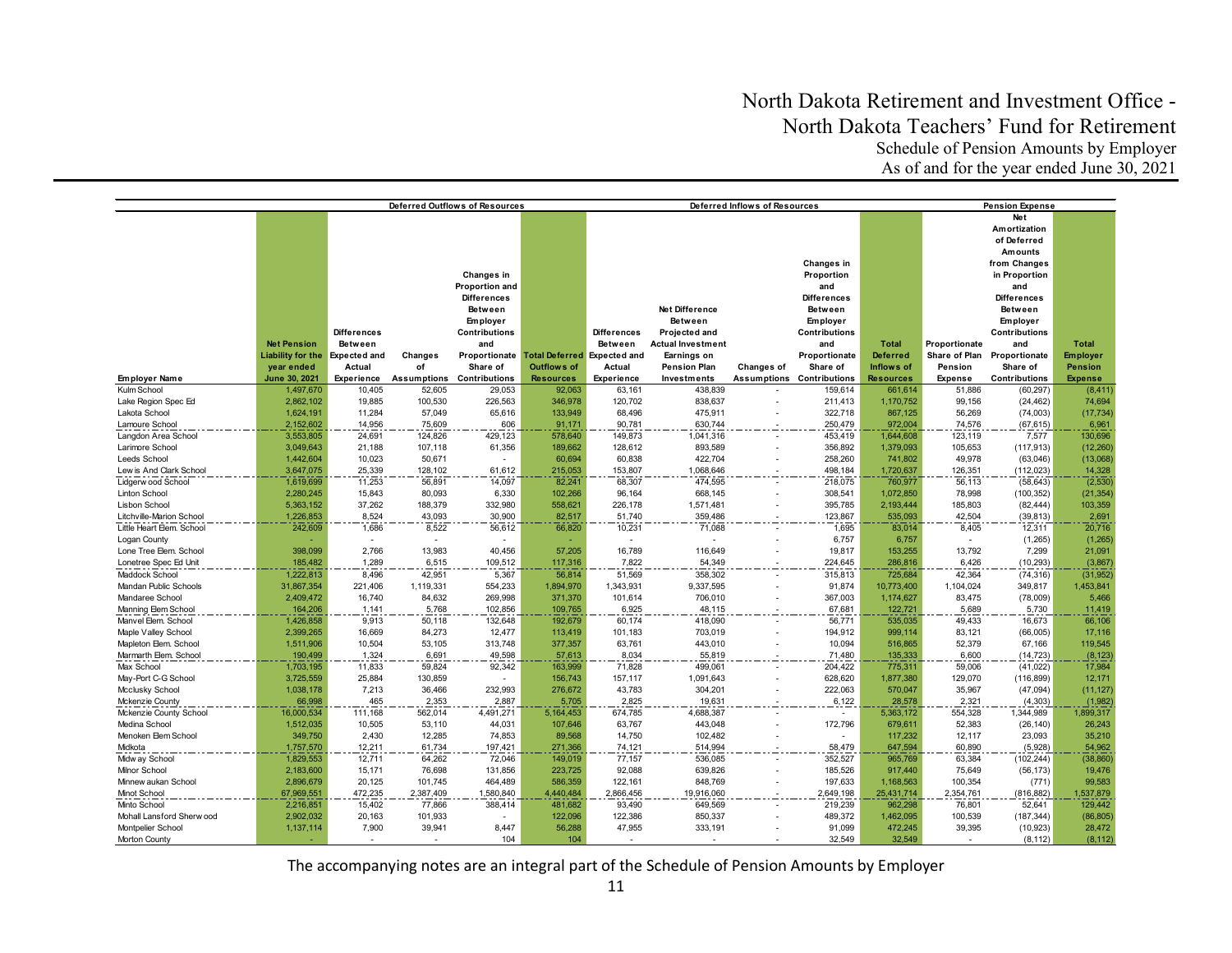|                                              |                                   |                             |                    | Deferred Outflows of Resources              |                                           | Deferred Inflows of Resources |                          |            |                                             |                               |                    | <b>Pension Expense</b>                          |                             |  |
|----------------------------------------------|-----------------------------------|-----------------------------|--------------------|---------------------------------------------|-------------------------------------------|-------------------------------|--------------------------|------------|---------------------------------------------|-------------------------------|--------------------|-------------------------------------------------|-----------------------------|--|
|                                              |                                   |                             |                    |                                             |                                           |                               |                          |            |                                             |                               |                    | Net<br>Amortization<br>of Deferred              |                             |  |
|                                              |                                   |                             |                    | Changes in<br>Proportion and                |                                           |                               |                          |            | Changes in<br>Proportion<br>and             |                               |                    | Amounts<br>from Changes<br>in Proportion<br>and |                             |  |
|                                              |                                   |                             |                    | <b>Differences</b><br><b>Between</b>        |                                           |                               | <b>Net Difference</b>    |            | <b>Differences</b><br>Between               |                               |                    | <b>Differences</b><br>Between                   |                             |  |
|                                              |                                   | <b>Differences</b>          |                    | Employer<br><b>Contributions</b>            |                                           | <b>Differences</b>            | Between<br>Projected and |            | Employer<br><b>Contributions</b>            |                               |                    | Employer<br><b>Contributions</b>                |                             |  |
|                                              | <b>Net Pension</b>                | <b>Between</b>              |                    | and                                         |                                           | Between                       | Actual Investment        |            | and                                         | <b>Total</b>                  | Proportionate      | and                                             | <b>Total</b>                |  |
|                                              | Liability for the Expected and    |                             | Changes            |                                             | Proportionate Total Deferred Expected and |                               | Earnings on              |            | Proportionate                               | <b>Deferred</b>               | Share of Plan      | Proportionate                                   | <b>Employer</b>             |  |
|                                              | year ended                        | Actual                      | of                 | Share of                                    | <b>Outflows of</b>                        | Actual                        | <b>Pension Plan</b>      | Changes of | Share of                                    | Inflows of                    | Pension            | Share of                                        | <b>Pension</b>              |  |
| <b>Employer Name</b><br>Mott-Regent School   | <b>June 30, 2021</b><br>2,018,539 | <b>Experience</b><br>14,024 | 70,901             | <b>Assumptions Contributions</b><br>141,475 | <b>Resources</b><br>226,400               | <b>Experience</b><br>85,127   | Investments<br>591,461   |            | <b>Assumptions Contributions</b><br>440,109 | <b>Resources</b><br>1,116,697 | Expense<br>69,931  | <b>Contributions</b><br>(97, 833)               | <b>Expense</b><br>(27, 902) |  |
| Mt Pleasant School                           | 2,825,251                         | 19,629                      | 99,236             | 326,341                                     | 445,206                                   | 119,148                       | 827,839                  |            | 74,165                                      | 1,021,152                     | 97,879             | 36,902                                          | 134,781                     |  |
| Munich School                                | 1.468.224                         | 10,201                      | 51,571             | 83,986                                      | 145,758                                   | 61,919                        | 430,211                  |            | 163,653                                     | 655,783                       | 50.866             | 15.093                                          | 65,959                      |  |
| N Central Area Career And Tech Cent          |                                   |                             |                    |                                             |                                           |                               |                          |            | 121,281                                     | 121,281                       |                    | (42, 726)                                       | (42, 726)                   |  |
| Napoleon School                              | 2,211,268                         | 15,363                      | 77,670             | 441,031                                     | 534,064                                   | 93,255                        | 647,934                  |            | 506,220                                     | 1,247,409                     | 76,608             | (58, 501)                                       | 18,107                      |  |
| Naughton Rural School                        | 207,473                           | 1,441                       | 7,287              | 79,728                                      | 88,456                                    | 8,750                         | 60,793                   |            | 1,495                                       | 71,038                        | 7,188              | 14,968                                          | 22,156                      |  |
| Nd Center For Distance Education             | 2,729,709                         | 18,965                      | 95,880             | 793,256                                     | 908,101                                   | 115,119                       | 799,844                  |            | 93,084                                      | 1,008,047                     | 94,569             | 183,978                                         | 278,547                     |  |
| Nd Dept Of Public Instruction                | 327,588                           | 2,276                       | 11,506             | 121,391                                     | 135,173                                   | 13,815                        | 95,988                   |            | 101,819                                     | 211,622                       | 11,349             | 19,035                                          | 30,384                      |  |
| Nd School For Blind                          | 938,321                           | 6,519                       | 32,958             | 26,405                                      | 65,882                                    | 39,571                        | 274,942                  |            | 192,391                                     | 506,904                       | 32,508             | (38, 568)                                       | (6,060)                     |  |
| Nd School For Deaf                           | 1,297,391                         | 9,014                       | 45,570             | 17,105                                      | 71,689                                    | 54,714                        | 380,154                  |            | 180,793                                     | 615,661                       | 44,947             | (31, 147)                                       | 13,800                      |  |
| Nd United                                    | 147,247                           | 1,023                       | 5,172              | 3,936                                       | 10,131                                    | 6,210                         | 43,146                   |            | 276,819                                     | 326,175                       | 5,101              | (67, 895)                                       | (62, 794)                   |  |
| Nd Youth Correctional Cnt                    | 708,416                           | 4,922                       | 24,883             | 35,337                                      | 65,142                                    | 29,876                        | 207,576                  |            | 1,328,526                                   | 1,565,978                     | 24,543             | (230, 626)                                      | (206, 083)                  |  |
| Nedrose School                               | 4,806,056                         | 33,391                      | 168,811            | 908,455                                     | 1,110,657                                 | 202,684                       | 1,408,244                |            | 39,535                                      | 1,650,463                     | 166,503            | 397,377                                         | 563,880                     |  |
| <b>Nelson County</b>                         | 14,419                            | 100                         | 506                | 571                                         | 1,177                                     | 608                           | 4,225                    |            | 5,687                                       | 10,520                        | 500                | (917)                                           | (417)                       |  |
| Nesson School                                | 3,182,547                         | 22,112                      | 111,786            | 602,774                                     | 736,672                                   | 134,216                       | 932,532                  |            | 55,825                                      | 1,122,573                     | 110,257            | 126,760                                         | 237,017                     |  |
| New England School                           | 2,101,599                         | 14,601                      | 73,818             | 119,490                                     | 207,909                                   | 88,630                        | 615,799                  |            | 194,868                                     | 899,297                       | 72,809             | 15,473                                          | 88,282                      |  |
| New Rockford Sheyenne School                 | 2,537,241                         | 17,628                      | 89,120             | 67,702                                      | 174,450                                   | 107,002                       | 743,448                  |            | 270,550                                     | 1,121,000                     | 87,901             | (68, 911)                                       | 18,990                      |  |
| New Salem-Almont<br>New Town School          | 2,971,121<br>9,007,945            | 20,643<br>62,585            | 104,360<br>316,401 | 145,735<br>1,492,688                        | 270,738<br>1,871,674                      | 125,300<br>379,889            | 870,581<br>2,639,458     |            | 180,040<br>118,732                          | 1,175,921<br>3,138,079        | 102,933<br>312,074 | 27,254<br>378,102                               | 130,187<br>690,176          |  |
| New burg United District                     | 1,103,480                         | 7,667                       | 38,759             | 108.198                                     | 154,624                                   | 46,537                        | 323.336                  |            | 165,528                                     | 535,401                       | 38,229             | 8,186                                           | 46,415                      |  |
| North Border School                          | 3,690,727                         | 25,642                      | 129,636            | 51,491                                      | 206,769                                   | 155,648                       | 1,081,436                |            | 752,861                                     | 1,989,945                     | 127,863            | (189, 682)                                      | (61, 819)                   |  |
| North Sargent School                         | 2,276,034                         | 15,813                      | 79,945             | 147,030                                     | 242,788                                   | 95,986                        | 666,911                  |            | 233,328                                     | 996,225                       | 78,852             | 14,138                                          | 92,990                      |  |
| North Star                                   | 2,358,851                         | 16,389                      | 82,854             | 42,740                                      | 141,983                                   | 99,479                        | 691,177                  |            | 317,077                                     | 1,107,733                     | 81,721             | (42, 144)                                       | 39,577                      |  |
| North Valley Area Career                     | 1,099,822                         | 7,641                       | 38,631             | 253,094                                     | 299,366                                   | 46,382                        | 322,264                  |            | 29,397                                      | 398,043                       | 38,103             | 9.994                                           | 48,097                      |  |
| Northern Cass School Dist                    | 4,876,467                         | 33,880                      | 171,284            | 242,358                                     | 447,522                                   | 205,654                       | 1,428,875                |            | 157,360                                     | 1,791,889                     | 168,942            | 88,365                                          | 257,307                     |  |
| Northern Plains Spec Ed                      | 614,996                           | 4,273                       | 21,602             | 202,524                                     | 228,399                                   | 25,936                        | 180,203                  |            | 26,729                                      | 232,868                       | 21,306             | 44,625                                          | 65,931                      |  |
| Northw ood School                            | 2,839,000                         | 19,725                      | 99,719             | 318,008                                     | 437,452                                   | 119,728                       | 831,868                  |            | 8,201                                       | 959,797                       | 98,355             | 83,265                                          | 181,620                     |  |
| Oakes School                                 | 3,420,885                         | 23,767                      | 120,157            | 495,988                                     | 639,912                                   | 144,268                       | 1,002,369                |            | 252,688                                     | 1,399,325                     | 118,514            | (43)                                            | 118,471                     |  |
| Oberon Elem School                           | 493,151                           | 3,426                       | 17,322             | 229,493                                     | 250,241                                   | 20,797                        | 144,500                  |            | 311,882                                     | 477,179                       | 17,085             | (50, 806)                                       | (33, 721)                   |  |
| Oliver - Mercer Spec Ed                      | 1,183,659                         | 8,224                       | 41,576             | 67,936                                      | 117,736                                   | 49,918                        | 346,829                  |            | 405,575                                     | 802,322                       | 41,007             | (62, 365)                                       | (21, 358)                   |  |
| Page School                                  |                                   |                             |                    | 103,737                                     | 103,737                                   |                               |                          |            | 1,408,240                                   | 1,408,240                     |                    | (202, 979)                                      | (202, 979)                  |  |
| Park River Area School District              | 3,045,810                         | 21,162                      | 106,983            | 34.095                                      | 162,240                                   | 128,450                       | 892,466                  |            | 248,803                                     | 1,269,719                     | 105,520            | (96, 804)                                       | 8,716                       |  |
| Parshall School                              | 2,560,901                         | 17,792                      | 89,951             | 192,974                                     | 300,717                                   | 108,000                       | 750,381                  |            | 419,753                                     | 1,278,134                     | 88,721             | (70, 380)                                       | 18,341                      |  |
| Peace Garden Spec Ed<br>Pembina Spec Ed Coop | 965,090<br>180,961                | 6,705<br>1,257              | 33,898<br>6,356    | 178,126<br>23,113                           | 218,729<br>30,726                         | 40,700<br>7,632               | 282,785<br>53,024        |            | 87,551<br>20,399                            | 411,036<br>81,055             | 33,435<br>6,269    | 29,498<br>(19, 264)                             | 62,933<br>(12, 995)         |  |
| Pingree - Buchanan School                    | 1,274,558                         | 8,855                       | 44,768             | 130,639                                     | 184,262                                   | 53,751                        | 373,464                  |            | 132,737                                     | 559,952                       | 44,156             | (16, 368)                                       | 27,788                      |  |
| Pleasant Valley Elem                         |                                   | $\sim$                      | $\sim$             | $\overline{\phantom{a}}$                    |                                           | $\sim$                        | $\overline{\phantom{a}}$ |            | $\sim$                                      |                               |                    | (4, 752)                                        | (4, 752)                    |  |
| Pow ers Lake School                          | 1,961,468                         | 13,628                      | 68,896             | 187,468                                     | 269,992                                   | 82,720                        | 574,738                  |            | 27,950                                      | 685,408                       | 67,954             | 44,128                                          | 112,082                     |  |
| Richardton-Taylor                            | 2,659,965                         | 18,481                      | 93,430             | 124,302                                     | 236,213                                   | 112,178                       | 779,408                  |            | 314,335                                     | 1,205,921                     | 92,153             | (22, 763)                                       | 69,390                      |  |
| <b>Richland School</b>                       | 2,306,796                         | 16,027                      | 81,025             | 35,870                                      | 132.922                                   | 97.284                        | 675,925                  |            | 149.433                                     | 922.642                       | 79.917             | (69, 114)                                       | 10,803                      |  |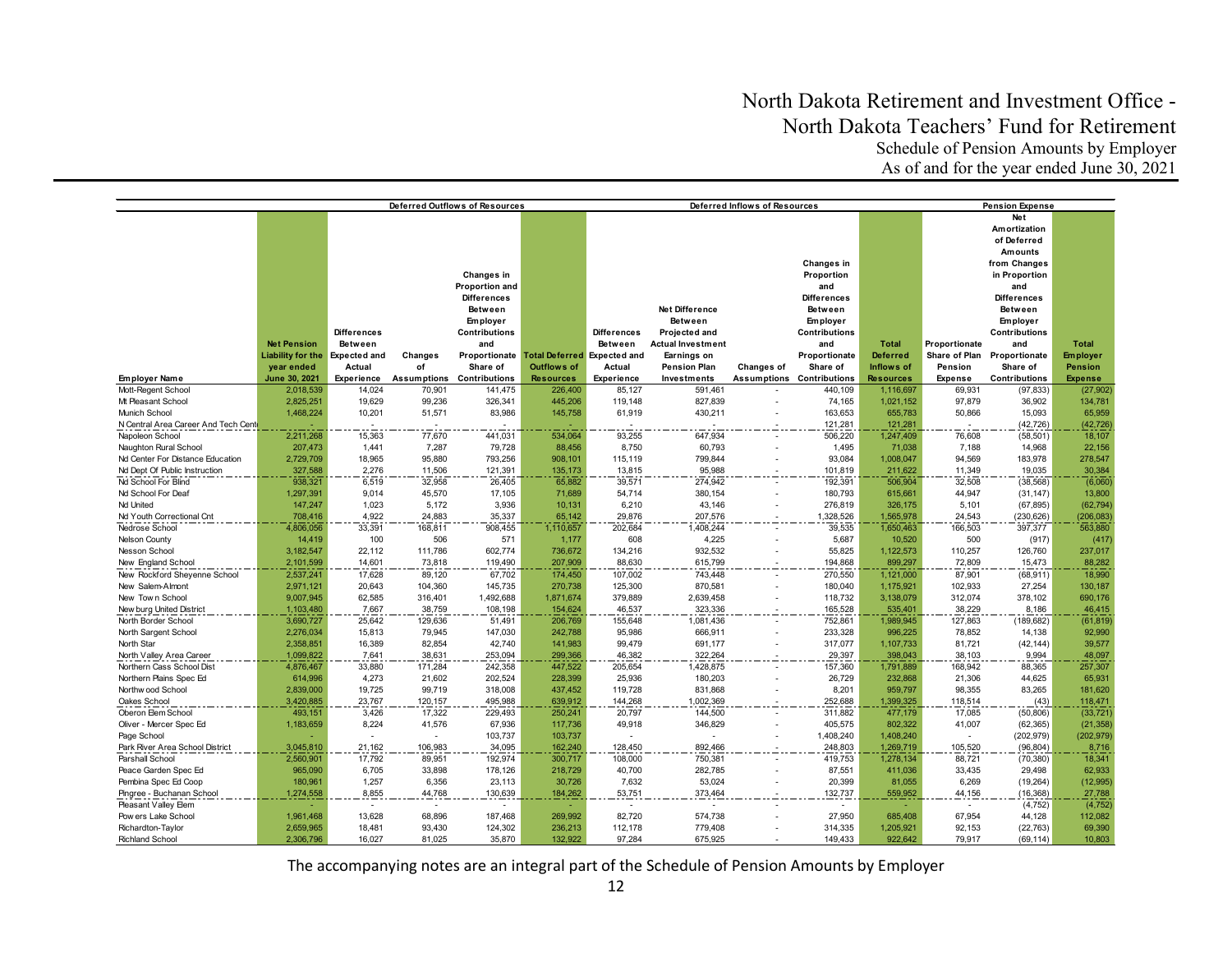|                                              |                             |                               |                   | Deferred Outflows of Resources   |                                                                 |                                                      | Deferred Inflows of Resources           | <b>Pension Expense</b> |                                  |                               |                                            |                           |                   |
|----------------------------------------------|-----------------------------|-------------------------------|-------------------|----------------------------------|-----------------------------------------------------------------|------------------------------------------------------|-----------------------------------------|------------------------|----------------------------------|-------------------------------|--------------------------------------------|---------------------------|-------------------|
|                                              |                             |                               |                   |                                  |                                                                 |                                                      |                                         |                        |                                  |                               |                                            | <b>Net</b>                |                   |
|                                              |                             |                               |                   |                                  |                                                                 |                                                      |                                         |                        |                                  |                               |                                            | Amortization              |                   |
|                                              |                             |                               |                   |                                  |                                                                 |                                                      |                                         |                        |                                  |                               |                                            | of Deferred               |                   |
|                                              |                             |                               |                   |                                  |                                                                 |                                                      |                                         |                        |                                  |                               |                                            | <b>Amounts</b>            |                   |
|                                              |                             |                               |                   |                                  |                                                                 |                                                      |                                         |                        | Changes in                       |                               |                                            | from Changes              |                   |
|                                              |                             |                               |                   | Changes in                       |                                                                 |                                                      |                                         |                        | Proportion                       |                               |                                            | in Proportion             |                   |
|                                              |                             |                               |                   | Proportion and                   |                                                                 |                                                      |                                         |                        | and                              |                               |                                            | and                       |                   |
|                                              |                             |                               |                   | <b>Differences</b>               |                                                                 |                                                      |                                         |                        | <b>Differences</b>               |                               |                                            | <b>Differences</b>        |                   |
|                                              |                             |                               |                   | Between                          |                                                                 |                                                      | Net Difference                          |                        | Between                          |                               |                                            | Between                   |                   |
|                                              |                             |                               |                   | Employer                         |                                                                 |                                                      | Between                                 |                        | Employer                         |                               |                                            | Employer                  |                   |
|                                              |                             | <b>Differences</b>            |                   | <b>Contributions</b>             |                                                                 | <b>Differences</b>                                   | Projected and                           |                        | <b>Contributions</b>             |                               |                                            | Contributions             |                   |
|                                              | <b>Net Pension</b>          |                               |                   |                                  |                                                                 | <b>Between</b>                                       |                                         |                        |                                  |                               |                                            | and                       | <b>Total</b>      |
|                                              |                             | <b>Between</b>                |                   | and                              |                                                                 |                                                      | Actual Investment                       |                        | and<br>Proportionate             | <b>Total</b>                  | Proportionate                              |                           |                   |
|                                              | <b>Liability for the</b>    | <b>Expected and</b><br>Actual | Changes<br>of     | Share of                         | Proportionate Total Deferred Expected and<br><b>Outflows of</b> | Actual                                               | Earnings on<br><b>Pension Plan</b>      |                        | Share of                         | <b>Deferred</b><br>Inflows of | Share of Plan<br>Pension                   | Proportionate<br>Share of | <b>Employer</b>   |
|                                              | year ended<br>June 30, 2021 |                               |                   | <b>Assumptions Contributions</b> | <b>Resources</b>                                                | <b>Experience</b>                                    |                                         | Changes of             | <b>Assumptions Contributions</b> | <b>Resources</b>              |                                            | <b>Contributions</b>      | Pension           |
| <b>Employer Name</b><br>Robinson School      |                             | <b>Experience</b>             |                   | $\overline{\phantom{a}}$         |                                                                 |                                                      | Investments<br>$\overline{\phantom{a}}$ |                        |                                  |                               | <b>Expense</b><br>$\overline{\phantom{a}}$ |                           | <b>Expense</b>    |
|                                              |                             |                               |                   |                                  |                                                                 | $\overline{\phantom{a}}$<br>$\overline{\phantom{a}}$ |                                         |                        | 10,092                           | 10,092                        |                                            | (20, 228)<br>(1, 139)     | (20, 228)         |
| <b>Rolette County</b>                        |                             | 12,617                        | 63,787            | 30,906                           |                                                                 | 76,587                                               | 532,122                                 |                        | 162,213                          |                               | 62,915                                     |                           | (1, 139)          |
| Rolette School                               | 1,816,026                   |                               |                   |                                  | 107,310                                                         |                                                      |                                         |                        |                                  | 770,922                       |                                            | (11, 249)                 | 51,666            |
| Roosevelt School                             | 533,051                     | 3,704<br>2,247                | 18,723            | 72,339                           | 94,766                                                          | 22,480                                               | 156,192                                 |                        | 189,066                          | 367,738                       | 18,467                                     | (26, 102)                 | (7, 635)          |
| Roughrider Area Career And Tech Ce           | 323,345                     |                               | 11,357            | 129,468                          | 143,072                                                         | 13,636                                               | 94,745                                  |                        | 19,473                           | 127,854                       | 11,202<br>9.506                            | 7,933                     | 19,135            |
| Roughrider Service Program                   | 274,402                     | 1,906<br>38,047               | 9,638             | 25,868                           | 37,412<br>492,654                                               | 11,572<br>230,942                                    | 80,404                                  |                        | 139,417                          | 231.393<br>1,858,227          | 189,716                                    | 14,867<br>38,210          | 24,373<br>227,926 |
| Rugby School                                 | 5,476,101                   |                               | 192,346<br>79,603 | 262,261<br>542,449               |                                                                 |                                                      | 1,604,577                               |                        | 22,708                           |                               |                                            | 81.066                    |                   |
| Rural Cass Spec Ed                           | 2,266,288                   | 15,746                        |                   |                                  | 637,798                                                         | 95,575                                               | 664,055                                 |                        | 75,773                           | 835,403                       | 78,514                                     |                           | 159,580<br>98,813 |
| Sargent Central School                       | 2,473,866                   | 17,188                        | 86,894            | 136,709                          | 240,791                                                         | 104,330                                              | 724,879                                 |                        | 71,810                           | 901,019                       | 85,706                                     | 13,107                    |                   |
| Saw yer School<br><b>Scranton School</b>     | 878,224                     | 6,102                         | 30,847            | 62,101                           | 99,050                                                          | 37,037                                               | 257,332                                 |                        | 280,512                          | 574,881<br>682,757            | 30,426                                     | (94, 991)                 | (64, 565)         |
|                                              | 1,703,159<br>2,530,311      | 11,833<br>17,580              | 59,823<br>88,876  | 26,757<br>206,561                | 98,413<br>313,017                                               | 71,827<br>106,710                                    | 499,050<br>741,418                      |                        | 111,880<br>774                   | 848,902                       | 59,005<br>87,661                           | (20,009)<br>41,807        | 38,996<br>129,468 |
| Se Region Career And Tech                    | 1,262,518                   | 8,772                         | 44,346            |                                  | 76,915                                                          | 53,244                                               |                                         |                        | 201,700                          | 624,880                       | 43,739                                     |                           | 14,929            |
| Selfridge School<br>Sheyenne Valley Area Voc | 1,357,098                   | 9,429                         | 47,668            | 23,797<br>176,894                | 233,991                                                         | 57,232                                               | 369,936<br>397,649                      |                        | 75,146                           | 530,027                       | 47,016                                     | (28, 810)<br>24,467       | 71,483            |
| Sheyenne Valley Spec Ed                      | 2,598,485                   | 18,054                        | 91,271            | 629,189                          | 738,514                                                         | 109,585                                              | 761,394                                 |                        | 300,621                          | 1,171,600                     | 90,023                                     | (14, 233)                 | 75,790            |
| Slope County                                 | 37,773                      | 262                           | 1,327             | 418                              | 2,007                                                           | 1,593                                                | 11,068                                  |                        | 2,994                            | 15,655                        | 1,309                                      | (604)                     | 705               |
| Solen - Cannonball School                    | 2,270,039                   | 15,772                        | 79,734            | 298,999                          | 394,505                                                         | 95,734                                               | 665,154                                 |                        | 471,128                          | 1,232,016                     | 78,644                                     | (122, 312)                | (43, 668)         |
| Souris Valley Spec Ed                        | 1,712,232                   | 11,896                        | 60,142            | 159,193                          | 231,231                                                         | 72,209                                               | 501,709                                 |                        | 477,512                          | 1,051,430                     | 59,319                                     | (154, 611)                | (95, 292)         |
| South Cent. Prairie Sp Ed                    | 509,333                     | 3,539                         | 17,890            | 405,986                          | 427,415                                                         | 21,480                                               | 149,242                                 |                        | 37,508                           | 208,230                       | 17,646                                     | 62,642                    | 80,288            |
| South East Education Cooperative             | 973,457                     | 6,763                         | 34,192            | 710,826                          | 751,781                                                         | 41,053                                               | 285,237                                 |                        | 287,499                          | 613,789                       | 33,725                                     | 157,898                   | 191,623           |
| South Heart School                           | 3,344,258                   | 23,235                        | 117,466           | 687,926                          | 828,627                                                         | 141,036                                              | 979,916                                 |                        |                                  | 1,120,952                     | 115,860                                    | 188,437                   | 304,297           |
| South Prairie School District                | 4,042,253                   | 28,085                        | 141,983           | 601,296                          | 771,364                                                         | 170,473                                              | 1,184,439                               |                        |                                  | 1,354,912                     | 140,041                                    | 306,315                   | 446,356           |
| South Valley Spec Ed                         | 654,326                     | 4,546                         | 22,983            | 78,062                           | 105,591                                                         | 27,595                                               | 191,727                                 |                        | 201,700                          | 421,022                       | 22,669                                     | (78, 495)                 | (55, 826)         |
| Southw est Special Education Unit            | 95,700                      | 665                           | 3,361             | 3,529                            | 7,555                                                           | 4,036                                                | 28,041                                  |                        | 13,699                           | 45,776                        | 3,315                                      | (2, 226)                  | 1,089             |
| St. John'S School                            | 4,963,106                   | 34,482                        | 174,328           | 899,209                          | 1,108,019                                                       | 209,307                                              | 1,454,262                               |                        | 18,957                           | 1,682,526                     | 171,944                                    | 149,097                   | 321,041           |
| St. Thomas School                            | 776,718                     | 5,396                         | 27,282            | 15,423                           | 48,101                                                          | 32,756                                               | 227,590                                 |                        | 262,748                          | 523,094                       | 26,909                                     | (63, 111)                 | (36, 202)         |
| <b>Stanley School</b>                        | 5,167,400                   | 35,902                        | 181,503           | 179,271                          | 396,676                                                         | 217,923                                              | 1,514,123                               |                        | 572,197                          | 2,304,243                     | 179,021                                    | 1,357                     | 180,378           |
| Starkw eather School                         | 895,851                     | 6,224                         | 31,466            | 120,223                          | 157,913                                                         | 37,780                                               | 262,497                                 |                        | 70,691                           | 370,968                       | 31,036                                     | (17,002)                  | 14,034            |
| <b>Sterling School</b>                       | 237,077                     | 1,647                         | 8,327             | 27,151                           | 37,125                                                          | 9,998                                                | 69,467                                  |                        | 207,130                          | 286,595                       | 8,213                                      | (26, 192)                 | (17, 979)         |
| <b>Strasburg School District</b>             | 1,234,897                   | 8,580                         | 43,375            | 88,583                           | 140,538                                                         | 52,079                                               | 361,843                                 |                        | 255,027                          | 668,949                       | 42,782                                     | (41, 790)                 | 992               |
| <b>Surrey School</b>                         | 3,698,017                   | 25,693                        | 129,892           | 93,888                           | 249,473                                                         | 155,955                                              | 1,083,572                               |                        | 267,627                          | 1,507,154                     | 128,115                                    | (29, 675)                 | 98,440            |
| Sweet Briar Elem School                      | 169,334                     | 1,176                         | 5,948             | 19,512                           | 26,636                                                          | 7,141                                                | 49,617                                  |                        | 8,845                            | 65,603                        | 5,866                                      | 6,315                     | 12,181            |
| <b>Tgu School District</b>                   | 3,656,524                   | 25,405                        | 128,434           |                                  | 153,839                                                         | 154,205                                              | 1,071,414                               |                        | 481,946                          | 1,707,565                     | 126,678                                    | (148, 225)                | (21, 547)         |
| <b>Thompson School</b>                       | 3,684,713                   | 25,600                        | 129,424           | 197,898                          | 352,922                                                         | 155,394                                              | 1,079,674                               |                        | 76,864                           | 1,311,932                     | 127,655                                    | 51,481                    | 179,136           |
| <b>Tioga School</b>                          | 4,728,697                   | 32,854                        | 166,094           | 145,828                          | 344,776                                                         | 199,422                                              | 1,385,577                               |                        | 339,313                          | 1,924,312                     | 163,823                                    | 71,050                    | 234,873           |
| Turtle Lake-Mercer School                    | 1,953,718                   | 13,574                        | 68,624            | 83,220                           | 165,418                                                         | 82,393                                               | 572,468                                 |                        | 123,913                          | 778,774                       | 67,685                                     | (36, 306)                 | 31,379            |
| Twin Buttes Elem. School                     | 656,092                     | 4,558                         | 23,045            | 28,152                           | 55,755                                                          | 27,669                                               | 192,244                                 |                        | 58,264                           | 278,177                       | 22,730                                     | (23, 291)                 | (561)             |
| Underw ood School                            | 2,158,988                   | 15,000                        | 75,834            |                                  | 90,834                                                          | 91,050                                               | 632,615                                 |                        | 213,436                          | 937,101                       | 74,797                                     | (72, 588)                 | 2,209             |
| <b>United School</b>                         | 4,841,306                   | 33,636                        | 170,049           | 165,488                          | 369,173                                                         | 204,171                                              | 1,418,573                               |                        | 350,891                          | 1.973.635                     | 167,724                                    | (34, 178)                 | 133,546           |
| Upper Valley Spec Ed                         | 3,643,241                   | 25,312                        | 127,968           | 61,349                           | 214,629                                                         | 153,645                                              | 1,067,522                               |                        | 414,387                          | 1,635,554                     | 126,218                                    | (36, 146)                 | 90,072            |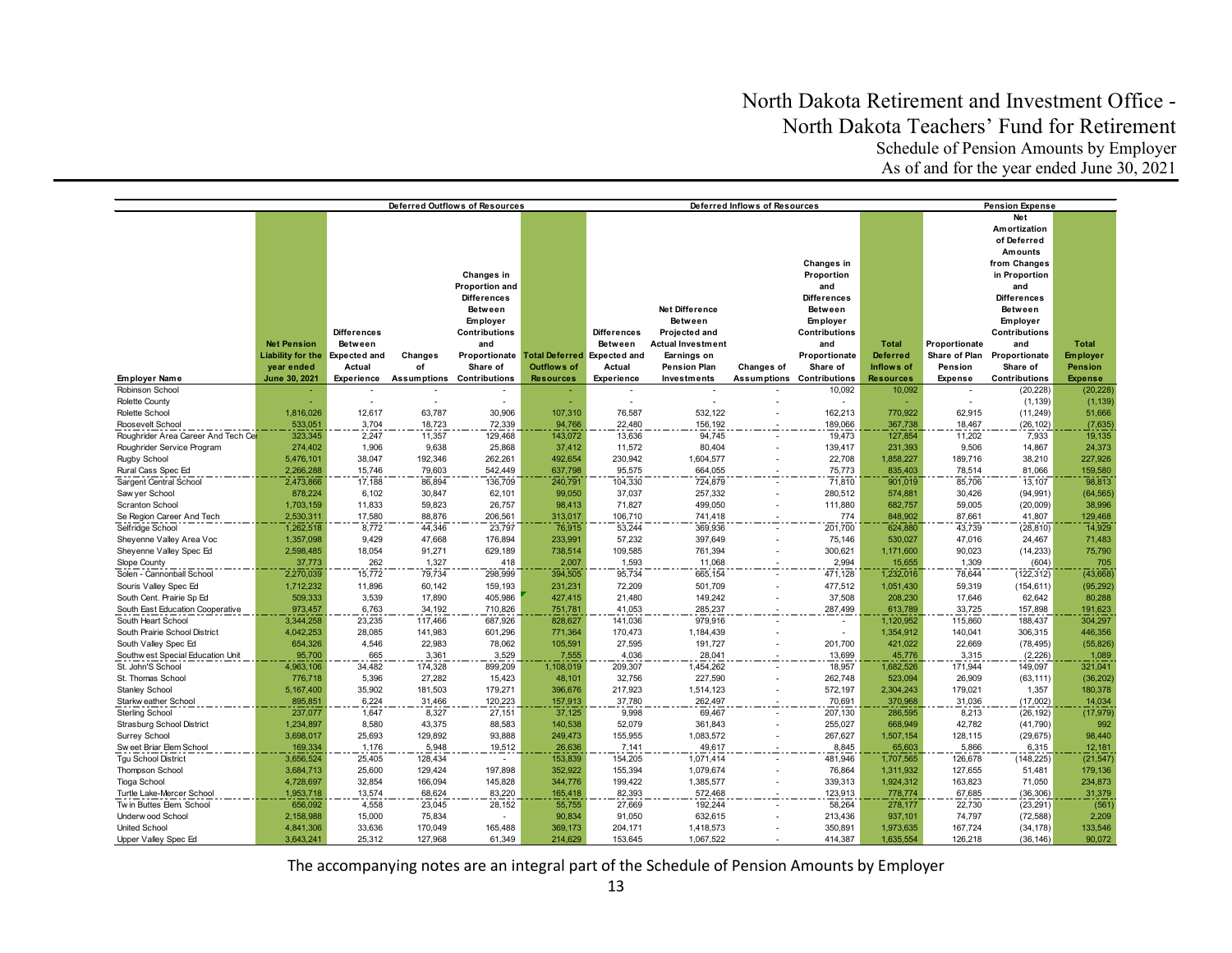|                                                  | Deferred Outflows of Resources |                     |                     |                                  |                                           | Deferred Inflows of Resources<br><b>Pension Expense</b> |                          |            |                                  |                       |                          |                        |                        |
|--------------------------------------------------|--------------------------------|---------------------|---------------------|----------------------------------|-------------------------------------------|---------------------------------------------------------|--------------------------|------------|----------------------------------|-----------------------|--------------------------|------------------------|------------------------|
|                                                  |                                |                     |                     |                                  |                                           |                                                         |                          |            |                                  |                       |                          | Net                    |                        |
|                                                  |                                |                     |                     |                                  |                                           |                                                         |                          |            |                                  |                       |                          | Amortization           |                        |
|                                                  |                                |                     |                     |                                  |                                           |                                                         |                          |            |                                  |                       |                          | of Deferred            |                        |
|                                                  |                                |                     |                     |                                  |                                           |                                                         |                          |            |                                  |                       |                          | <b>Amounts</b>         |                        |
|                                                  |                                |                     |                     |                                  |                                           |                                                         |                          |            | Changes in                       |                       |                          | from Changes           |                        |
|                                                  |                                |                     |                     | Changes in                       |                                           |                                                         |                          |            | Proportion                       |                       |                          | in Proportion          |                        |
|                                                  |                                |                     |                     | Proportion and                   |                                           |                                                         |                          |            | and                              |                       |                          | and                    |                        |
|                                                  |                                |                     |                     | <b>Differences</b>               |                                           |                                                         |                          |            | <b>Differences</b>               |                       |                          | <b>Differences</b>     |                        |
|                                                  |                                |                     |                     | Between                          |                                           |                                                         | Net Difference           |            | Between                          |                       |                          | <b>Between</b>         |                        |
|                                                  |                                |                     |                     | Employer                         |                                           |                                                         | Between                  |            | Employer                         |                       |                          | Employer               |                        |
|                                                  |                                | <b>Differences</b>  |                     | <b>Contributions</b>             |                                           | <b>Differences</b>                                      | Projected and            |            | <b>Contributions</b>             |                       |                          | <b>Contributions</b>   |                        |
|                                                  | <b>Net Pension</b>             | <b>Between</b>      |                     | and                              |                                           | Between                                                 | <b>Actual Investment</b> |            | and                              | <b>Total</b>          | Proportionate            | and                    | <b>Total</b>           |
|                                                  | Liability for the              | <b>Expected and</b> | Changes             |                                  | Proportionate Total Deferred Expected and |                                                         | Earnings on              |            | Proportionate                    | <b>Deferred</b>       | Share of Plan            | Proportionate          | <b>Employer</b>        |
|                                                  | year ended                     | Actual              | of                  | Share of                         | <b>Outflows of</b>                        | Actual                                                  | <b>Pension Plan</b>      | Changes of | Share of                         | <b>Inflows of</b>     | Pension                  | Share of               | <b>Pension</b>         |
| <b>Employer Name</b>                             | June 30, 2021                  | Experience          |                     | <b>Assumptions Contributions</b> | <b>Resources</b>                          | Experience                                              | Investments              |            | <b>Assumptions Contributions</b> | <b>Resources</b>      | Expense                  | Contributions          | <b>Expense</b>         |
| Valley - Edinburg School                         | 2,140,222                      | 14,870              | 75,175              | 45,394                           | 135,439                                   | 90,259                                                  | 627,116                  |            | 442,634                          | 1,160,009             | 74,147                   | (74, 031)              | 116                    |
| Valley City School                               | 8,933,052                      | 62,065              | 313,771             | 23,710                           | 399,546                                   | 376,730                                                 | 2,617,513                |            | 576,421                          | 3,570,664             | 309,480                  | (273, 855)             | 35,625                 |
| Velva School                                     | 4,200,599                      | 29,185              | 147,545             | 275,813                          | 452,543                                   | 177,150                                                 | 1,230,836                |            | 105,230                          | 1,513,216             | 145,527                  | 185                    | 145,712                |
| <b>Wahpeton School</b>                           | 10.324.992                     | 71.735              | 362,662             | 325,102                          | 759.499                                   | 435.432                                                 | 3,025,372                |            | 461,812                          | 3.922.616             | 357.703                  | (165, 230)             | 192,473                |
| <b>Ward County</b>                               | 42,997                         | 299                 | 1,510               | 347                              | 2,156                                     | 1,813                                                   | 12,599                   |            | 3,018                            | 17.430                | 1,490                    | (721)                  | 769                    |
| Warw ick School                                  | 2,531,817                      | 17,590              | 88,929              | 242,765                          | 349,284                                   | 106,773                                                 | 741,859                  |            | 342,616                          | 1,191,248             | 87,713                   | (35, 223)              | 52,490                 |
| Washburn School                                  | 2,840,890                      | 19,738              | 99,785              | 208,956                          | 328,479                                   | 119,808                                                 | 832,422                  |            | 36,563                           | 988,793               | 98,421                   | 42,012                 | 140,433                |
| West Fargo School<br>West River Student Services | 98,145,580<br>755.790          | 681,891<br>5,251    | 3,447,332<br>26,547 | 6,992,457<br>59,410              | 11,121,680<br>91,208                      | 4,139,059<br>31,874                                     | 28,758,072<br>221,457    |            | 353,270                          | 32,897,131<br>606,601 | 3,400,191<br>26,184      | 3,163,786              | 6,563,977<br>(27, 699) |
| Westhope School                                  | 1,614,960                      | 11.220              | 56,725              | 37,887                           | 105,832                                   | 68,107                                                  | 473,207                  |            | 122,568                          | 663.882               | 55,949                   | (53, 883)<br>(15, 942) | 40,007                 |
| White Shield School                              | 2,284,999                      | 15,876              | 80,260              | 342,328                          | 438,464                                   | 96,364                                                  | 669,538                  |            | 465,218                          | 1,231,120             | 79,162                   | (27, 845)              | 51,317                 |
| Williams Co School Dist #8                       | 4,433,918                      | 30,806              | 155,740             | 1,145,556                        | 1,332,102                                 | 186,990                                                 | 1,299,202                |            | 46,651                           | 1.532.843             | 153,610                  | 147,086                | 300,696                |
| <b>Williston School</b>                          | 35,204,558                     | 244,592             | 1,236,549           | 5,323,273                        | 6,804,414                                 | 1,484,670                                               | 10,315,444               |            | 37,465                           | 11,837,579            | 1,219,639                | 1,683,894              | 2,903,533              |
| Wilmac Special Education                         | 6,951,381                      | 48,296              | 244,165             | 1,367,909                        | 1,660,370                                 | 293,158                                                 | 2,036,855                |            | 157,710                          | 2,487,723             | 240,826                  | 407,954                | 648,780                |
| Wilton School                                    | 2,167,175                      | 15,057              | 76,121              | 96,266                           | 187,444                                   | 91,396                                                  | 635,014                  |            | 48,374                           | 774,784               | 75,080                   | 18,423                 | 93,503                 |
| Wing School                                      | 982.313                        | 6.825               | 34.503              | 100,407                          | 141.735                                   | 41,427                                                  | 287,832                  |            | 193,469                          | 522.728               | 34.032                   | (29, 312)              | 4,720                  |
| <b>Wishek School</b>                             | 1,770,509                      | 12,301              | 62,189              | 93.884                           | 168,374                                   | 74,667                                                  | 518,785                  |            | 287.275                          | 880.727               | 61,338                   | (40,006)               | 21,332                 |
| <b>Wolford School</b>                            |                                |                     |                     | 14,485                           | 14,485                                    | $\overline{\phantom{a}}$                                | $\overline{\phantom{a}}$ |            | 792,109                          | 792,109               | $\overline{\phantom{a}}$ | (153, 237)             | (153, 237)             |
| Wyndmere School                                  | 1,989,522                      | 13,823              | 69,881              | 43,726                           | 127,430                                   | 83,903                                                  | 582,959                  |            | 287,028                          | 953,890               | 68,926                   | (80, 304)              | (11, 378)              |
| Yellow stone Elem. School                        | 801,692                        | 5,570               | 28,159              | 55,714                           | 89,443                                    | 33,809                                                  | 234,907                  |            | 52,940                           | 321,656               | 27.774                   | (6, 114)               | 21,660                 |
| Zeeland School                                   | 656,657                        | 4,562               | 23,065              | 72,913                           | 100,540                                   | 27,693                                                  | 192,410                  |            | 73,218                           | 293,321               | 22,749                   | (23, 886)              | (1, 137)               |
| <b>Total for all entities</b>                    | \$1,053,655,311                | 7,320,530<br>s.     | \$37.009.305        | 60,769,895                       | \$105,099,730                             | 44.435.438<br>5                                         | 308,736,216              | - \$       | 60,769,895<br>s                  | \$413,941,549         | 36,503,210 \$<br>s.      |                        | 36,503,210             |

*Note: Columns may not foot due to rounding.*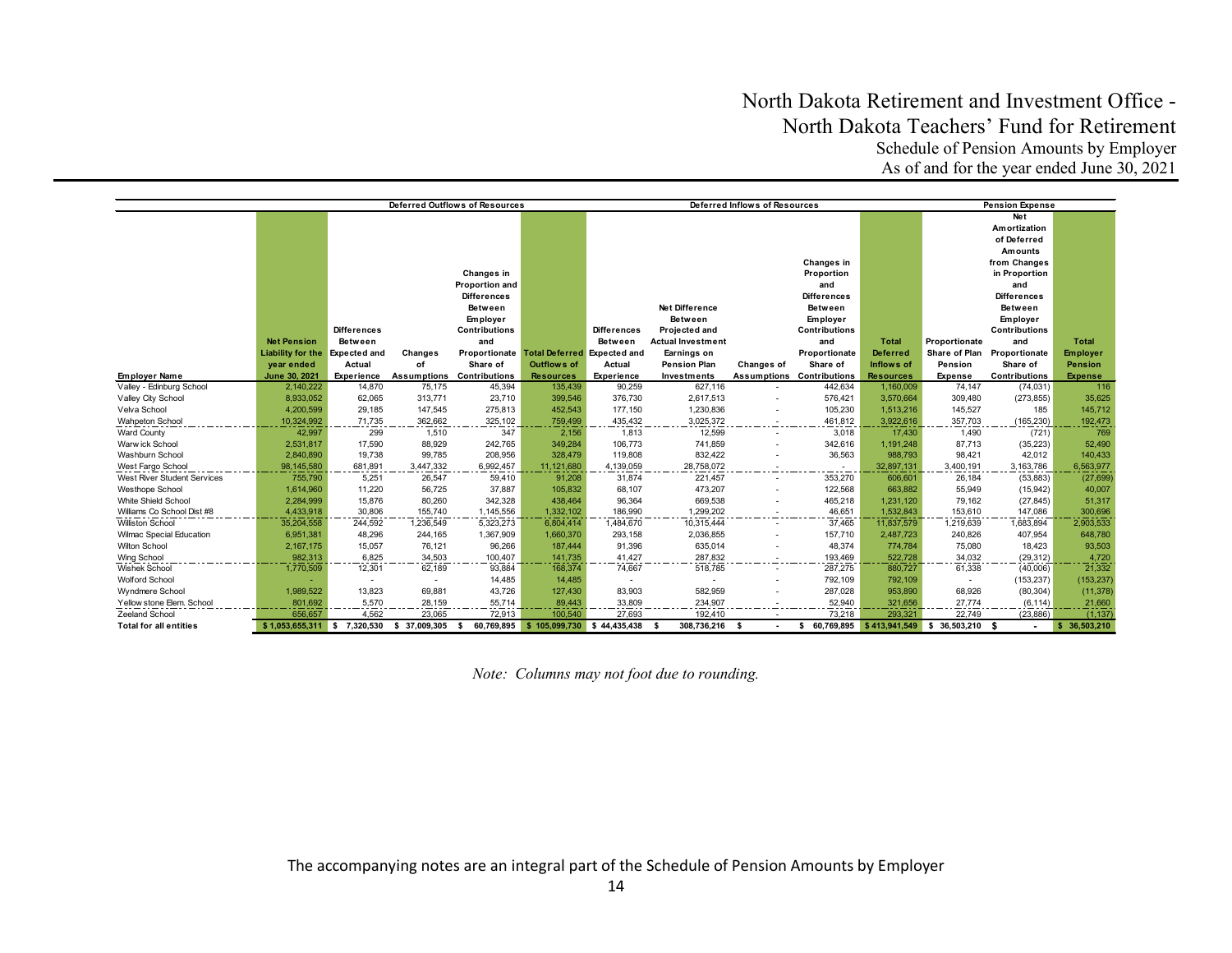## **Note 1 – Nature and Organization of the Pension Plan**

## *North Dakota Teachers' Fund for Retirement*

The following brief description of TFFR is provided for general information purposes only. Participants should refer to NDCC Chapter 15-39.1 for more complete information.

TFFR is a cost-sharing multiple-employer defined benefit pension plan covering all North Dakota public teachers and certain other teachers who meet various membership requirements. TFFR provides for pension, death and disability benefits. The cost to administer the TFFR plan is financed by investment income and contributions.

Responsibility for administration of the TFFR benefits program is assigned to a seven-member Board of Trustees (Board). The Board consists of the State Treasurer, the Superintendent of Public Instruction, and five members appointed by the Governor. The appointed members serve five-year terms which end on June 30 of alternate years. The appointed Board members must include two active teachers, one active school administrator, and two retired members. The TFFR Board submits any necessary or desirable changes in statutes relating to the administration of the fund, including benefit terms, to the Legislative Assembly for consideration. The Legislative Assembly has final authority for changes to benefit terms and contribution rates.

## *Pension Benefits*

For purposes of determining pension benefits, members are classified within one of three categories. Tier 1 grandfathered and Tier 1 non-grandfathered members are those with service credit on file as of July 1, 2008. Tier 2 members are those newly employed and returning refunded members on or after July 1, 2008.

#### *Tier 1 Grandfathered*

A Tier 1 grandfathered member is entitled to receive unreduced benefits when three or more years of credited service as a teacher in North Dakota have accumulated, the member is no longer employed as a teacher and the member has reached age 65, or the sum of age and years of service credit equals or exceeds 85. TFFR permits early retirement from ages 55 to 64, with benefits actuarially reduced by 6% per year for every year the member's retirement age is less than 65 years or the date as of which age plus service equal 85. In either case, benefits may not exceed the maximum benefits specified in Section 415 of the Internal Revenue Code.

Pension benefits paid by TFFR are determined by NDCC Section 15-39.1-10. Monthly benefits under TFFR are equal to the three highest annual salaries earned divided by 36 months and multiplied by 2.00% times the number of service credits earned. Retirees may elect payment of benefits in the form of a single life annuity, 100% or 50% joint and survivor annuity, ten or twenty-year term certain annuity, partial lump-sum option or level income with Social Security benefits. Members may also qualify for benefits calculated under other formulas.

#### *Tier 1 Non-grandfathered*

A Tier 1 non-grandfathered member is entitled to receive unreduced benefits when three or more years of credited service as a teacher in North Dakota have accumulated, the member is no longer employed as a teacher and the member has reached age 65, or has reached age 60 and the sum of age and years of service credit equals or exceeds 90. TFFR permits early retirement from ages 55 to 64, with benefits actuarially reduced by 8% per year from the earlier of age 60/Rule of 90 or age 65. In either case, benefits may not exceed the maximum benefits specified in Section 415 of the Internal Revenue Code.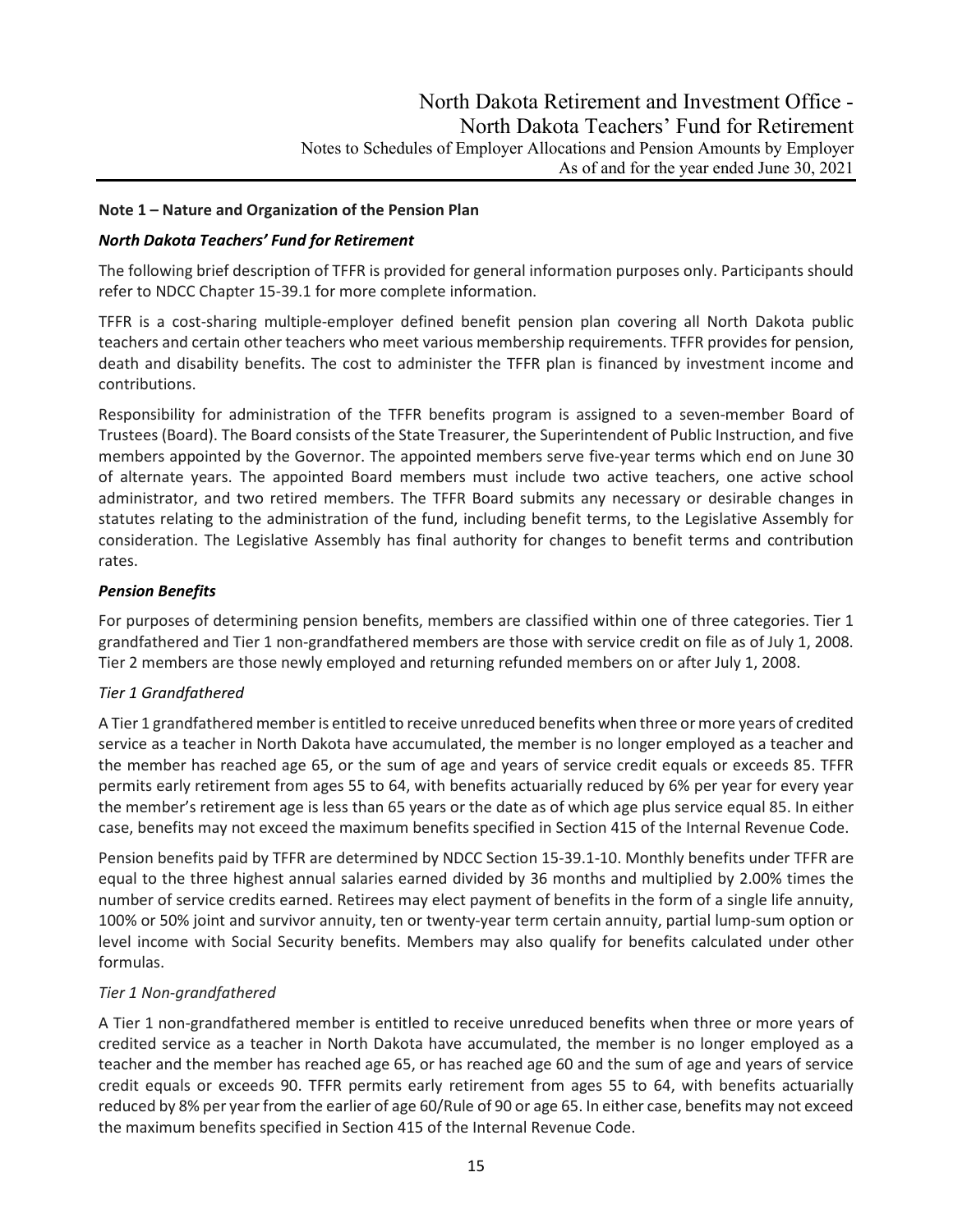Pension benefits paid by TFFR are determined by NDCC Section 15-39.1-10. Monthly benefits under TFFR are equal to the three highest annual salaries earned divided by 36 months and multiplied by 2.00% times the number of service credits earned. Retirees may elect payment of benefits in the form of a single life annuity, 100% or 50% joint and survivor annuity, ten or twenty-year term certain annuity, partial lump-sum option or level income with Social Security benefits. Members may also qualify for benefits calculated under other formulas.

## *Tier 2*

A Tier 2 member is entitled to receive unreduced benefits when five or more years of credited service as a teacher in North Dakota have accumulated, the member is no longer employed as a teacher and the member has reached age 65, or has reached age 60 and the sum of age and years of service credit equals or exceeds 90. TFFR permits early retirement from ages 55 to 64, with benefits actuarially reduced by 8% per year from the earlier of age 60/Rule of 90 or age 65. In either case, benefits may not exceed the maximum benefits specified in Section 415 of the Internal Revenue Code.

Pension benefits paid by TFFR are determined by NDCC Section 15-39.1-10. Monthly benefits under TFFR are equal to the five highest annual salaries earned divided by 60 months and multiplied by 2.00% times the number of service credits earned. Retirees may elect payment of benefits in the form of a single life annuity, 100% or 50% joint and survivor annuity, ten or twenty-year term certain annuity, partial lump-sum option or level income with Social Security benefits. Members may also qualify for benefits calculated under other formulas.

## *Death and Disability Benefits*

Death benefits may be paid to a member's designated beneficiary. If a member's death occurs before retirement, the benefit options available are determined by the member's vesting status prior to death. If a member's death occurs after retirement, the death benefit received by the beneficiary (if any) is based on the retirement plan the member selected at retirement.

An active member is eligible to receive disability benefits when: (a) a total disability lasting 12 months or more does not allow the continuation of teaching, (b) the member has accumulated five years of credited service in North Dakota, and (c) the Board of Trustees of TFFR has determined eligibility based upon medical evidence. The amount of the disability benefit is computed by the retirement formula in NDCC Section 15-39.1-10 without consideration of age and uses the member's actual years of credited service. There is no actuarial reduction for reason of disability retirement.

## *Member and Employer Contributions*

Member and employer contributions paid to TFFR are set by NDCC Section 15-39.1-09. Every eligible teacher in the State of North Dakota is required to be a member of TFFR and is assessed at a rate of 11.75% of salary as defined by NDCC Section 15-39.1-04. Every governmental body employing a teacher must also pay into TFFR a sum equal to 12.75% of the teacher's salary. Member and employer contributions will be reduced to 7.75% each when the fund reaches 100% funded ratio on an actuarial basis.

A vested member who terminates covered employment may elect a refund of contributions paid plus 6% interest or defer payment until eligible for pension benefits. A non-vested member who terminates covered employment must claim a refund of contributions paid before age 70½. Refunded members forfeit all service credits under TFFR. These service credits may be repurchased upon return to covered employment under certain circumstances, as defined by the NDCC.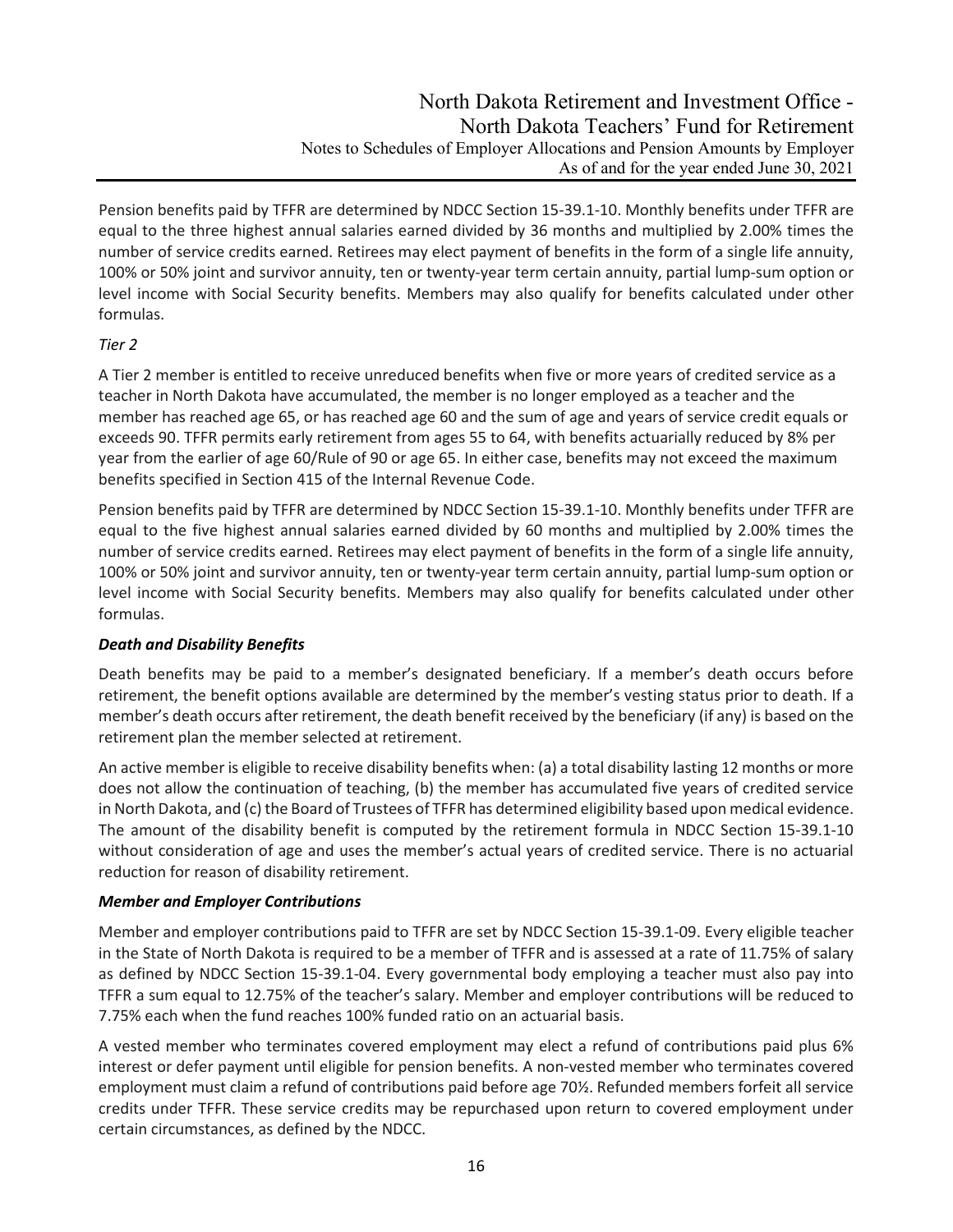#### **Note 2 - Measurement Focus and Basis of Accounting**

The schedules are presented in accordance with the standards issued by the Governmental Accounting Standards Board (GASB), which is the nationally accepted standard setting body for establishing accounting principles generally accepted in the United States of America for governmental entities. As prescribed by GASB they are reported using the economic resources measurement focus and the accrual basis of accounting.

For purposes of measuring the net pension liability, deferred outflows of resources and deferred inflows of resources related to pensions, and pension expense, information about the fiduciary net position of the Teachers' Fund for Retirement (TFFR) and additions to/deductions from TFFR's fiduciary net position have been determined on the same basis as they are reported by TFFR. For this purpose, benefit payments (including refunds of employee contributions) are recognized when due and payable in accordance with the benefit terms. Investments are reported at fair value.

The preparation of financial statements in conformity with accounting principles generally accepted in the United States of America requires management to make estimates and assumptions that affect the reported amounts of assets and liabilities and disclosure of contingent assets and liabilities at the date of the financial statements and the reported amounts of revenues and expenses during the reporting period. Actual results could differ from those estimates.

## **Note 3 - Net Pension Liability**

The net pension liability was measured as of July 1, 2021, and the total pension liability used to calculate the net pension liability was determined by an actuarial valuation as of that date. The Employers' proportions of the net pension liability are based on the Employers' shares of covered payroll in the pension plan relative to the covered payroll of all participating TFFR employers. The components of the net pension liability were as follows:

| Total pension liability     | \$4,336,060,141 |
|-----------------------------|-----------------|
| Plan fiduciary net position | (3,282,404,830) |
| Net pension liability (NPL) | \$1,053,655,311 |

#### **Note 4 – Actuarial Assumptions**

The total pension liability in the July 1, 2021, actuarial valuation was determined using the following assumptions, applied to all periods included in the measurement:

| Inflation                  | 2.30%                                |
|----------------------------|--------------------------------------|
| Salary increases           | 3.80% to 14.80%, varying by service, |
|                            | including inflation and productivity |
| Investment rate of return  | 7.25%, net of investment expenses,   |
|                            | including inflation                  |
| Cost-of-living adjustments | None                                 |

For active and inactive members, mortality rates were based on the PubT-2010 Employee table, projected with generational improvement using Scale MP-2019. For healthy retirees, mortality rates were based on 104% of the PubT-2010 Retiree table for retirees and to 95% of the PubT-2010 Contingent Survivor table for beneficiaries, both projected with generational improvement using Scale MP-2019. For disability retirees,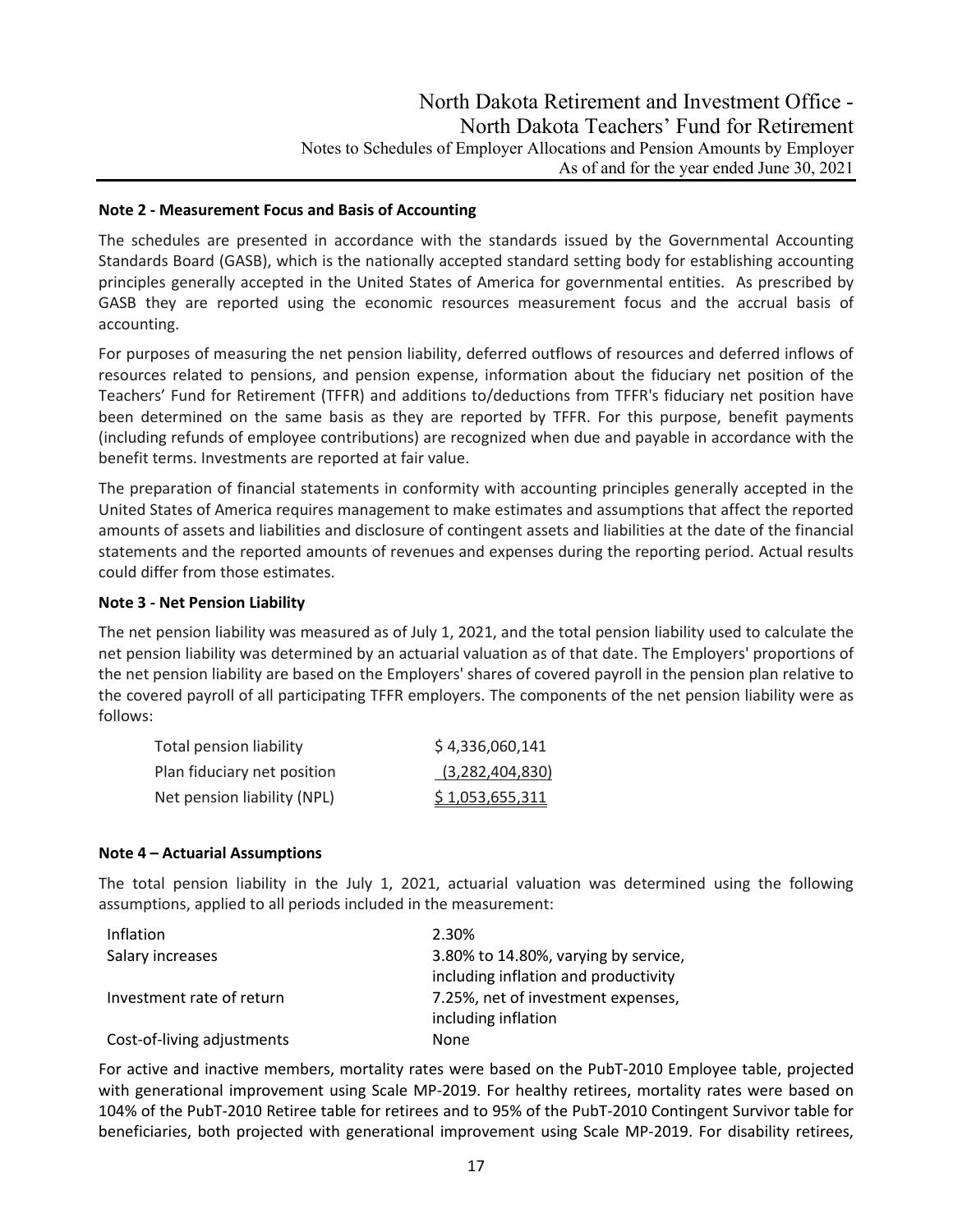mortality rates were based on the PubNS-2010 Non-Safety Disabled Mortality table projected with generational improvement using Scale MP-2019.

The actuarial assumptions used were based on the results of an actuarial experience study dated March 19, 2020. They are the same as the assumptions used in the July 1, 2021, funding actuarial valuation for TFFR.

The TFFR Board is responsible for establishing investment policy for the fund assets under NDCC 15-39.1-05.2. Benefit payments are projected to occur over a long period of time. This allows TFFR to adopt a long-term investment horizon and asset allocation policy for the management of fund assets. Asset allocation policy is critical because it defines the basic risk and return characteristics of the investment portfolio. Asset allocation targets are established using an asset-liability analysis designed to assist the Board in determining an acceptable volatility target for the fund and an optimal asset allocation policy mix. This asset-liability analysis considers both sides of the plan balance sheet, utilizing both quantitative and qualitative inputs, in order to estimate the potential impact of various asset class mixes on key measures of total plan risk, including the resulting estimated impact of funded status and contribution rates.

The long-term expected rate of return on TFFR investments was determined using a building-block method in which best-estimate ranges of expected future real rates of return (expected returns, net of investment expense and inflation) are developed for each major asset class. These ranges are combined to produce the long-term expected rate of return by weighting the expected future real rates of return by the target asset allocation percentage and by adding expected inflation. Best estimates of arithmetic real rates of return for each major asset class included in the TFFR target asset allocation as of June 30, 2021 is summarized in the following table:

| 2021                      |            | Long-Term    |
|---------------------------|------------|--------------|
|                           |            | Expected     |
|                           | Target     | Real Rate of |
|                           | Allocation | Return       |
|                           |            |              |
| Global Equity             | 55.0%      | 6.9%         |
| Global Fixed Income       | 26.0%      | 0.7%         |
| <b>Global Real Assets</b> | 18.0%      | 4.8%         |
| Cash Equivalents          | $1.0\%$    | $-1.0\%$     |

As part of the most recent asset/liability study, the total fund real rate of return was upwardly adjusted by 0.50% to reflect a longer investment time horizon than is assumed in the investment consultant's expected returns and to account for above benchmark returns achieved through active management. In order to estimate the nominal rate of return, the real rate of return was adjusted upward by 2.0% for expected inflation.

#### *Discount rate*

The discount rate used to measure the total pension liability was 7.25% as of June 30, 2021. The projection of cash flows used to determine the discount rate assumed that member and employer contributions will be made at rates equal to those based on the July 1, 2021, Actuarial Valuation Report. For this purpose, only employer contributions that are intended to fund benefits of current plan members and their beneficiaries are included. Projected employer contributions that are intended to fund the service costs of future plan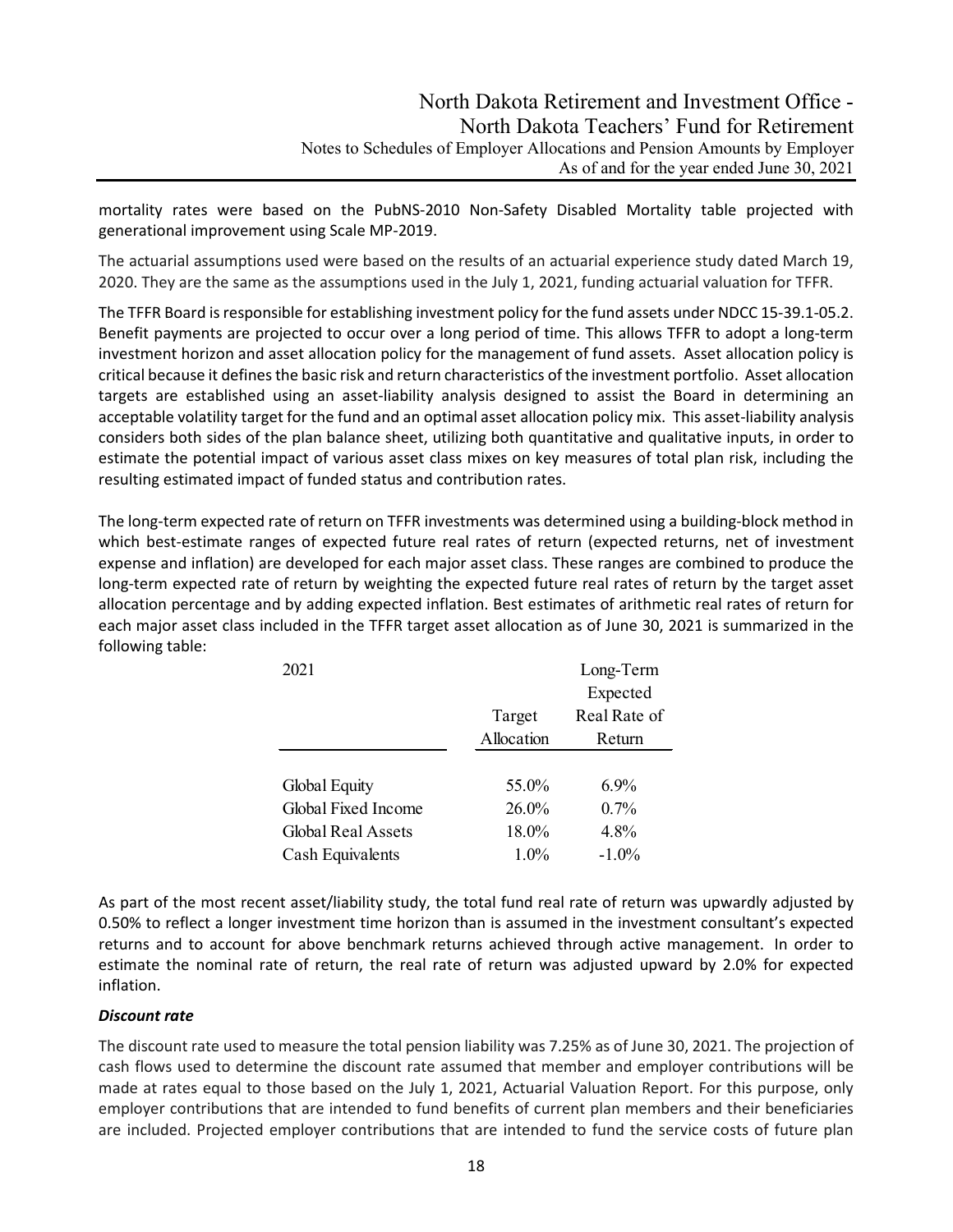members and their beneficiaries, as well as projected contributions from future plan members, are not included. Based on those assumptions, TFFR's fiduciary net position was projected to be available to make all projected future benefit payments of current plan members as of July 1, 2021. Therefore, the long-term expected rate of return on TFFR investments was applied to all periods of projected benefit payments to determine the total pension liability as of June 30, 2021.

## *Sensitivity of Net Pension Liability*

The following presents the net pension liability of the TFFR employers calculated using the discount rate of 7.25% as of June 30, 2021, as well as what the employers' net pension liability would be if it were calculated using a discount rate that is 1-percentage-point lower or 1-percentage-point higher than the current rate:

| 2021                             |                 |                     |                |
|----------------------------------|-----------------|---------------------|----------------|
|                                  | 1% Decrease     | Current Discount    | 1\% Increase   |
|                                  | $(6.25\%)$      | Rate (7.25%)        | $(8.25\%)$     |
| Employers' net pension liability | \$1,582,102,595 | 1,053,655,311<br>S. | \$ 614,833,478 |

## **Note 5 – Deferred Inflows and Deferred Outflows of Resources**

Changes in the collective net pension liability from the beginning of the year to the end of the year arise from the net difference between changes in the total pension liability and plan fiduciary net position that occurred during that year. Changes in net pension liability will be recognized immediately as pension expense, or reported as deferred outflows of resources related to pensions or deferred inflows of resources related to pensions, depending on the nature of the change.

Differences between actual and expected investment-related experience are recognized over a closed fiveyear period. Differences between actual and expected non-investment-related experience (demographics) and changes of assumptions are recognized over the average of the expected remaining service lives of all members who are provided with pensions through the pension plan (active employees and inactive employees). The amounts below that are not included in pension expense for the current year are included in deferred outflows of resources or deferred inflows of resources related to pensions.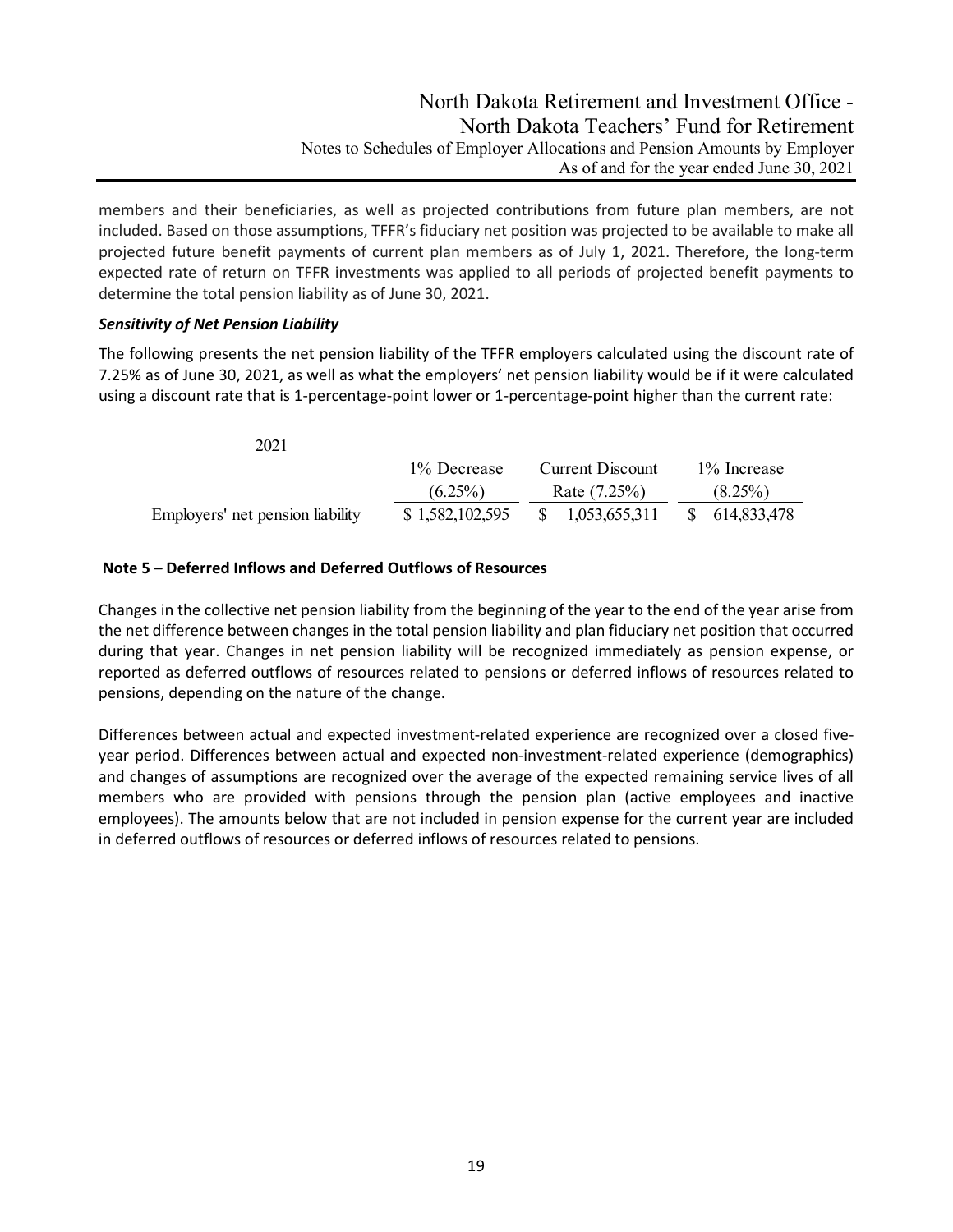|                       |                    |                 | Original            |                      |                    |
|-----------------------|--------------------|-----------------|---------------------|----------------------|--------------------|
|                       |                    |                 | <b>Amortization</b> | Amortization         | <b>Outstanding</b> |
|                       | Year               | Original        | <b>Period</b>       | <b>Amount During</b> | <b>Balance</b>     |
|                       | <b>Established</b> | <b>Balance</b>  | (in years)          | 2021                 | June 30, 2021      |
| <b>Outflows</b>       |                    |                 |                     |                      |                    |
| Demographics          | 2015               | 2,209,258       | 7                   | \$<br>315,610        | \$                 |
| Assumptions           | 2015               | 171,324,647     | 7                   | 24,474,947           |                    |
| <b>Investments</b>    | 2019               | 59, 163, 355    | 5                   | 11,832,671           | 23,665,342         |
| <b>Investments</b>    | 2020               | 114,538,151     | 5                   | 22,907,630           | 68,722,890         |
| Assumptions           | 2020               | 51,813,028      | 7                   | 7,401,861            | 37,009,305         |
| Demographics          | 2021               | 8,366,320       | 8                   | 1,045,790            | 7,320,530          |
| <b>Total Outflows</b> |                    |                 |                     | \$<br>67,978,509     | \$136,718,067      |
|                       |                    |                 |                     |                      |                    |
| <b>Inflows</b>        |                    |                 |                     |                      |                    |
| Demographics          | 2016               | \$<br>8,092,800 | 7                   | \$<br>1,156,114      | \$<br>1,156,116    |
| Demographics          | 2017               | 10,748,944      | 7                   | 1,535,563            | 3,071,129          |
| <b>Investments</b>    | 2017               | 103,235,815     | 5                   | 20,647,163           |                    |
| <b>Investments</b>    | 2018               | 30,002,998      | 5                   | 6,000,600            | 6,000,598          |
| Demographics          | 2018               | 27,939,071      | 7                   | 3,991,296            | 11,973,887         |
| Demographics          | 2019               | 23,494,914      | 7                   | 3,356,416            | 13,425,666         |
| Demographics          | 2020               | 20,732,097      | 7                   | 2,961,728            | 14,808,640         |
| <b>Investments</b>    | 2021               | 493,904,813     | 5                   | 98,780,963           | 395,123,850        |
| <b>Total Inflows</b>  |                    |                 |                     | \$<br>138,429,843    | \$<br>445,559,886  |

|                                                                                   |    | June 30, 2021 |
|-----------------------------------------------------------------------------------|----|---------------|
| Deferred Outflows of Resources                                                    |    |               |
| Difference betw een expected and actual experience in the Total Pension Liability | \$ | 7.320.530     |
| Changes in assumptions                                                            |    | 37,009,305    |
| Net difference between projected and actual earnings on pension plan investments  |    |               |
| <b>Total Deferred Outflows of Resources</b>                                       |    | 44,329,835    |
|                                                                                   |    |               |
| Deferred Inflows of Resources                                                     |    |               |
| Difference betw een expected and actual experience in the Total Pension Liability | \$ | 44,435,438    |
| Changes in assumptions                                                            |    |               |
| Net difference betw een projected and actual earnings on pension plan investments |    | 308,736,216   |
| <b>Total Deferred Inflows of Resources</b>                                        | S  | 353,171,654   |

Deferred outflows of resources and deferred inflows of resources related to pensions will be recognized as follows:

| Year ended June 30:                          |   |                 |
|----------------------------------------------|---|-----------------|
| 2022                                         | S | (74, 594, 728)  |
| 2023                                         |   | (67, 438, 017)  |
| 2024                                         |   | (77, 735, 121)  |
| 2025                                         |   | (96,651,456)    |
| 2026                                         |   | 5,485,923       |
| Thereafter                                   |   | 2,091,580       |
| Net deferred outflows/(inflows) of resources |   | (308, 841, 819) |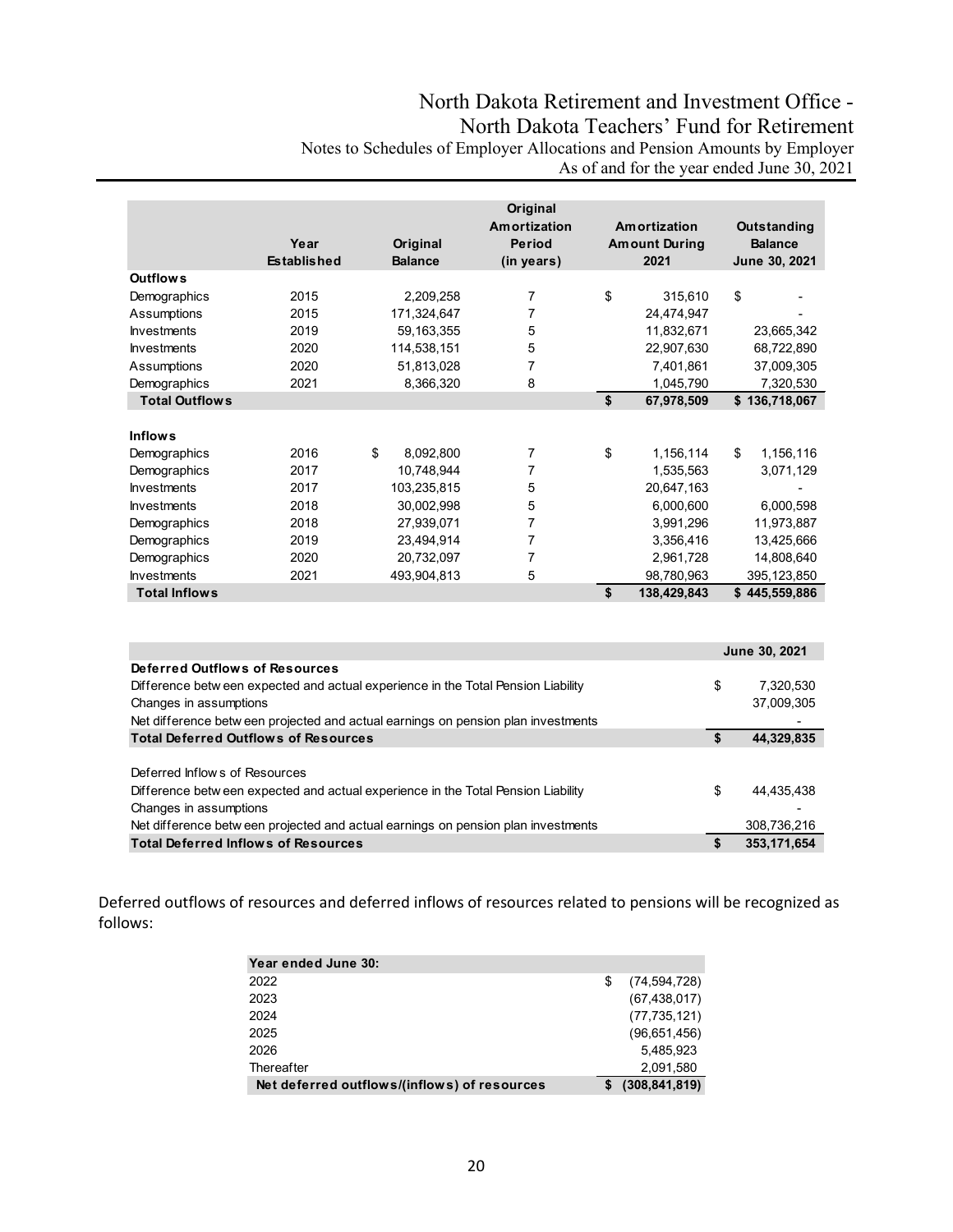# North Dakota Retirement and Investment Office - North Dakota Teachers' Fund for Retirement Notes to Schedules of Employer Allocations and Pension Amounts by Employer As of and for the year ended June 30, 2021

Deferred outflows of resources and deferred inflows of resources resulting from changes in an individual employer's proportionate share are amortized over a closed period equal to the average of the expected remaining service lives of all members who are provided with pensions through the pension plan (active employees and inactive employees) for the period during which the change occurred. Because these deferred amounts and their amortization are specific to individual employers and offset on a collective basis, they are not included in the tables above.

## **Note 6 – Collective Pension Expense**

The components of allocable pension expense for the year ended June 30, 2021 (excluding employer specific pension expense for changes in proportion) are as follows:

| Service cost                                                                  | \$<br>87,088,239 |
|-------------------------------------------------------------------------------|------------------|
| Interest on the total pension liability                                       | 300,698,090      |
| Projected earnings on plan investments                                        | (190, 267, 717)  |
| Member contributions                                                          | (90, 557, 210)   |
| Contributions - purchased service credit                                      | (2,559,121)      |
| Contributions - other                                                         | (126, 112)       |
| Administrative expenses                                                       | 2,678,375        |
| Current year recognition of:                                                  |                  |
| Changes in assumptions                                                        | \$<br>31,876,808 |
| Difference betw een expected and actual experience                            | (11, 639, 717)   |
| Difference betw een projected and actual earnings on pension plan investments | (90,688,425)     |
| Change of benefit terms                                                       |                  |
| <b>Total pension expense</b>                                                  | \$<br>36,503,210 |

#### **Note 7 - Additional Financial and Actuarial Information**

Additional financial information supporting the preparation of the Schedule of Employer Allocations and the Schedule of Pension Amounts by Employer (including the disclosure of the net pension liability and the unmodified audit opinion on the financial statements) is located in the North Dakota Retirement and Investment Office's Annual Comprehensive Financial Report for the fiscal year ended June 30, 2021. The supporting actuarial information is included in the June 30, 2021, GASB Statements No. 67 and 68 Accounting and Financial Reporting for Pensions actuarial valuation for the retirement plan. The additional financial and actuarial information is available at <https://www.rio.nd.gov/teachers-fund-retirement-employers> or by contacting RIO at: ND Retirement and Investment Office, 3442 East Century Avenue, P.O. Box 7100, Bismarck, ND 58507-7100 or by calling (701) 328-9885.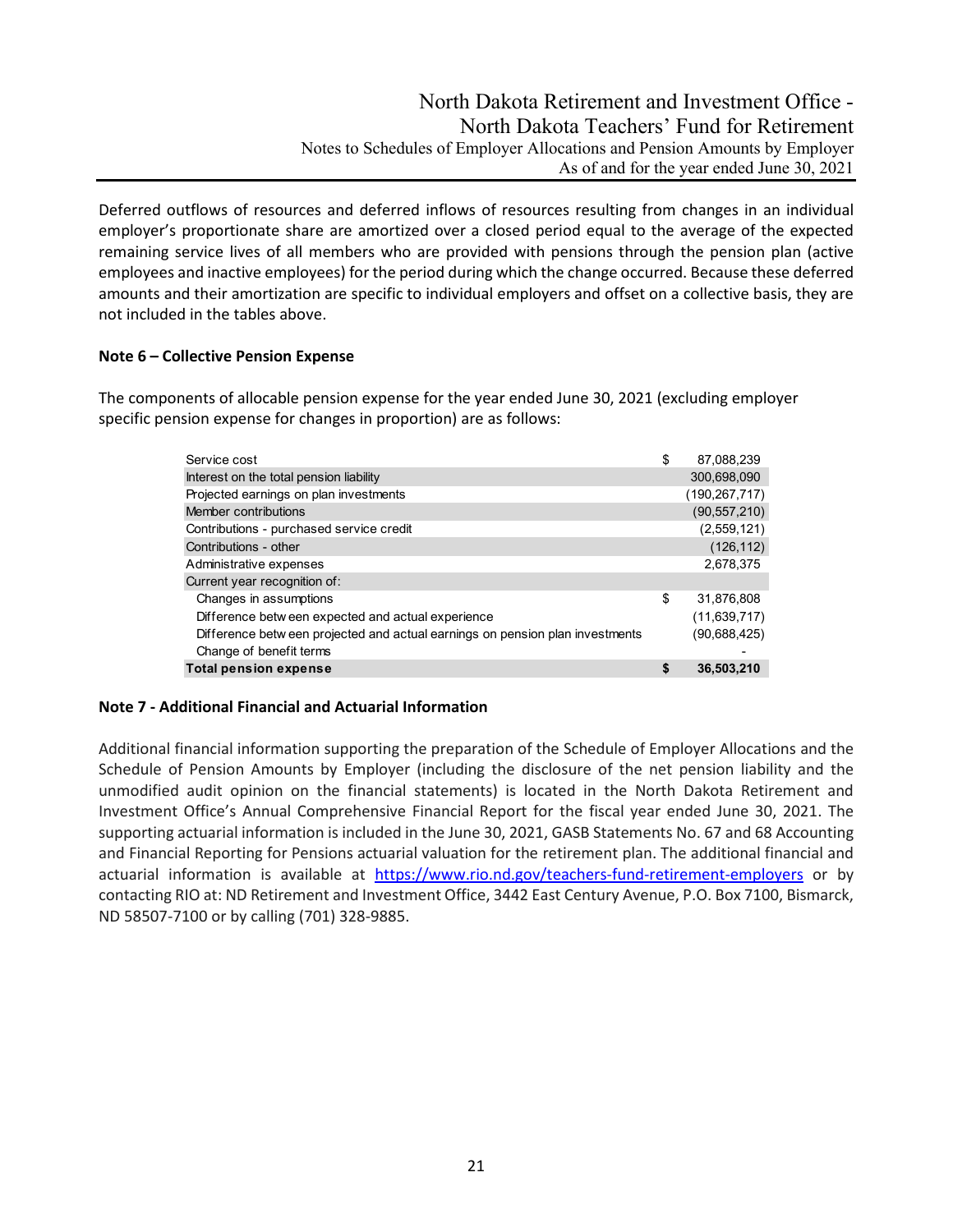

#### **INDEPENDENT AUDITORS' REPORT ON INTERNAL CONTROL OVER FINANCIAL REPORTING AND ON COMPLIANCE AND OTHER MATTERS BASED ON AN AUDIT OF FINANCIAL STATEMENTS PERFORMED IN ACCORDANCE WITH** *GOVERNMENT AUDITING STANDARDS*

Governor Doug Burgum The Legislative Assembly David Hunter, Executive Director/CIO State Investment Board Teacher's Fund for Retirement Board North Dakota Retirement and Investment Office

We have audited, in accordance with the auditing standards generally accepted in the United States of America and the standards applicable to financial audits contained in *Government Auditing Standards* issued by the Comptroller General of the United States, the schedule of employer allocations and the total for all entities of the columns titled net pension liability, total deferred outflows of resources, total deferred inflows of resources, and total pension expense as of and for the year ended June 30, 2021 (specified column totals), included in the schedule of pension amounts by employer of the North Dakota Retirement and Investment Office - North Dakota Teachers' Fund for Retirement (TFFR), and have issued our report thereon dated November 2, 2021.

## **Internal Control over Financial Reporting**

In planning and performing our audits, we considered TFFR's internal control over financial reporting as a basis for designing our auditing procedures for the purpose of expressing our opinion on the schedule of employer allocations and the specified column totals included in the schedule of pension amounts by employer, but not for the purpose of expressing an opinion on the effectiveness of TFFR's internal control over financial reporting. Accordingly, we do not express an opinion on the effectiveness of TFFR's internal control over financial reporting.

A *deficiency in internal control* exists when the design or operation of a control does not allow management or employees, in the normal course of performing their assigned functions, to prevent, or detect and correct, misstatements on a timely basis. A *material weakness* is a deficiency, or a combination of deficiencies, in internal control, such that there is a reasonable possibility that a material misstatement of the entity's schedule of employer allocations and the specified column totals included in the schedule of pension amounts by employer will not be prevented, or detected and corrected on a timely basis. A *significant deficiency* is a deficiency, or a combination of deficiencies, in internal control that is less severe than a material weakness, yet important enough to merit attention by those charged with governance.